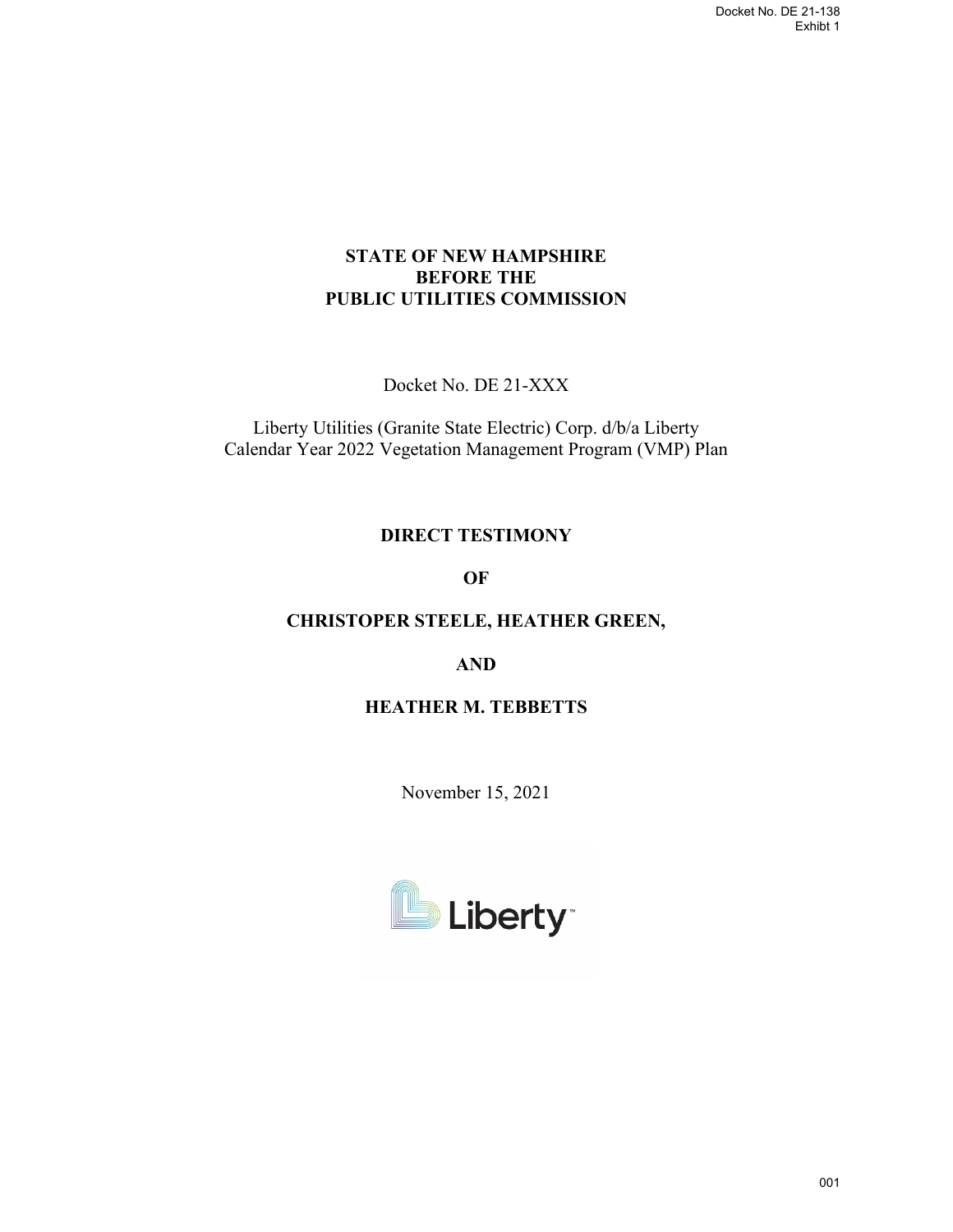# THIS PAGE LEFT BLANK INTENTIONALLY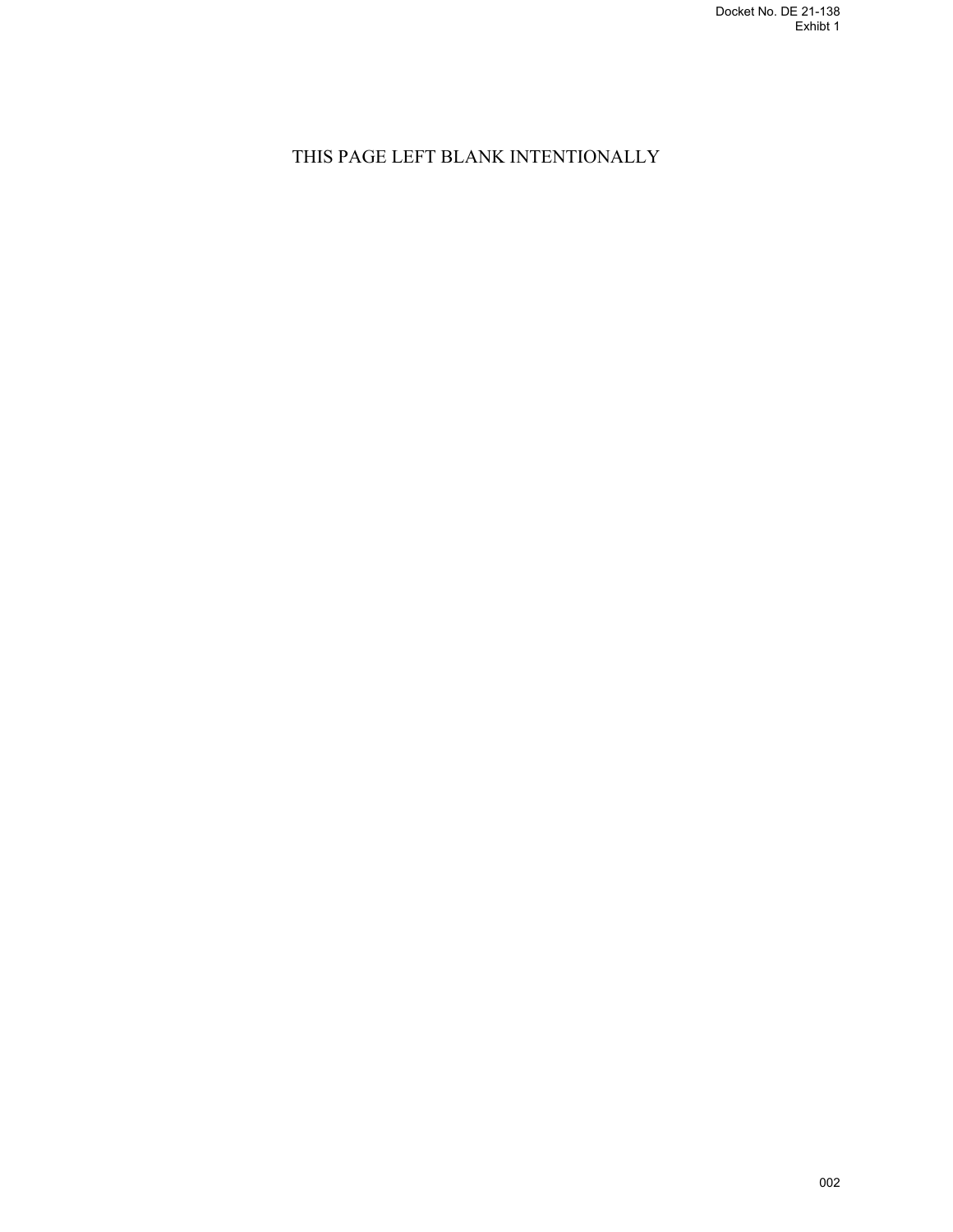# **TABLE OF CONTENTS**

| IV. CONTINUOUSLY INCREASING VEGETATION MANAGEMENT COSTS7 |  |
|----------------------------------------------------------|--|
|                                                          |  |
|                                                          |  |
|                                                          |  |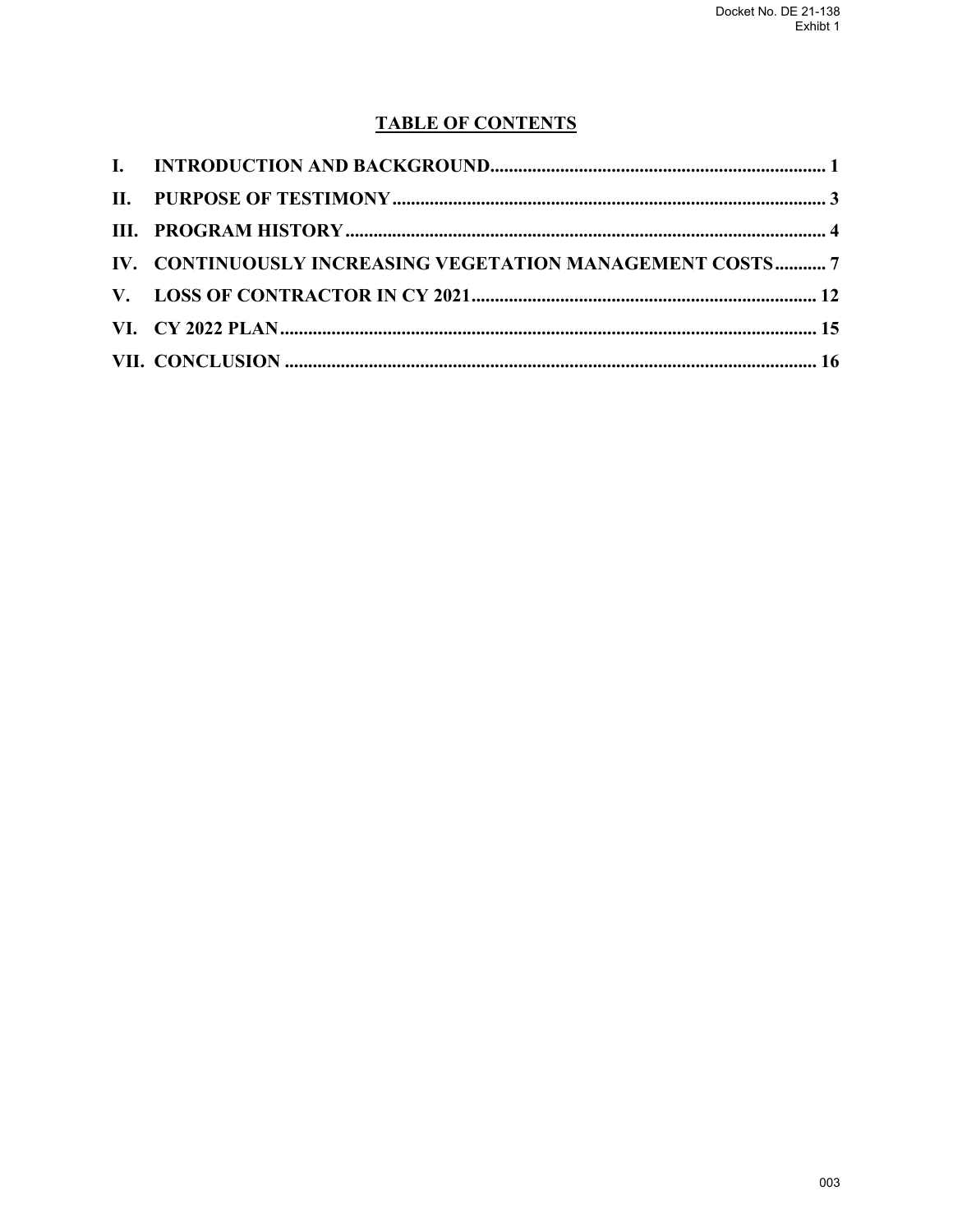# THIS PAGE LEFT BLANK INTENTIONALLY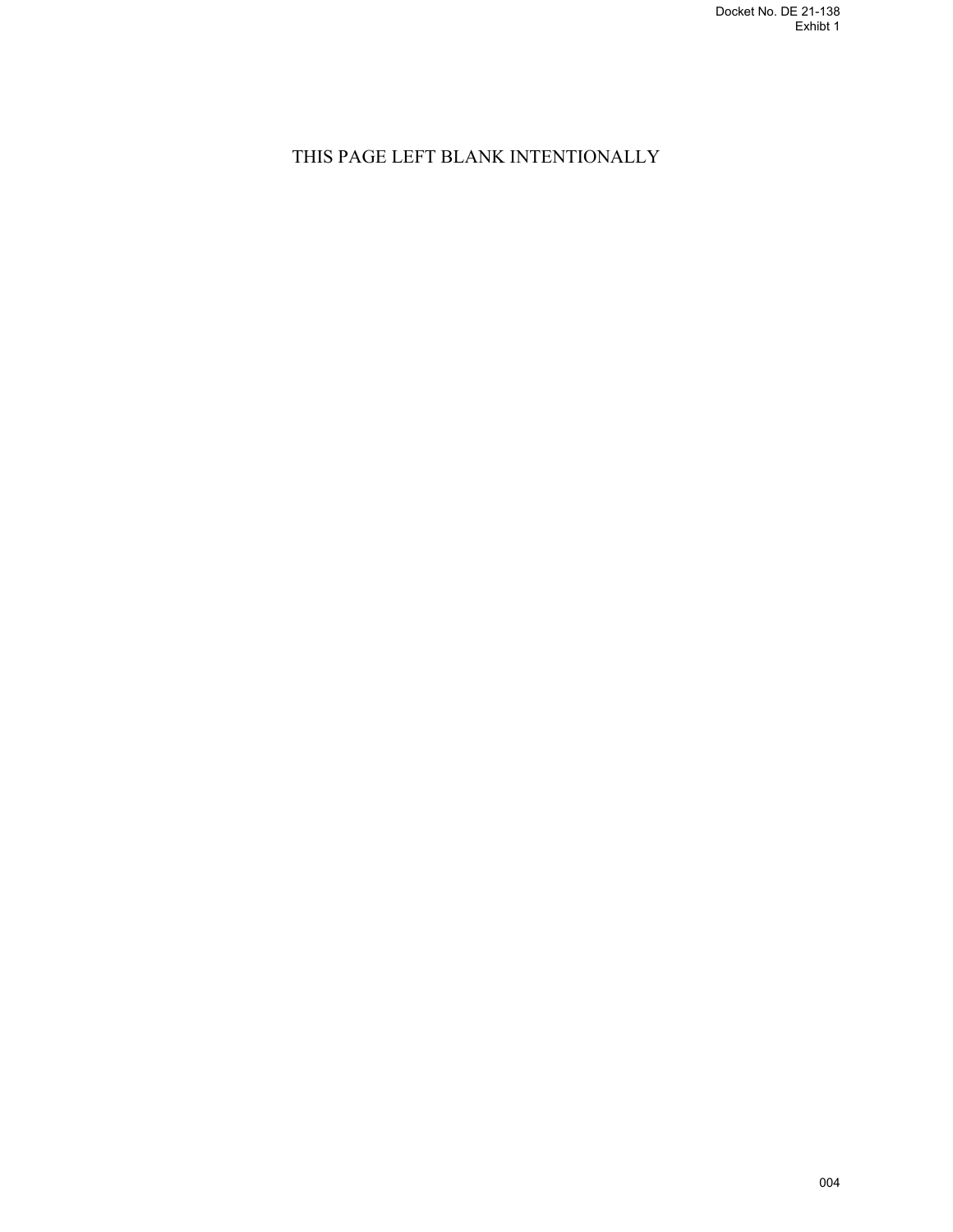Liberty Utilities (Granite State Electric) Corp. d/b/a Liberty Docket No. DE 21-XXX Direct Testimony of C. Steele, H. Green, and H. Tebbetts Page 1 of 17 Docket No. DE 21-138<br>
Exhibt 1<br>
Corp. d/b/a Liberty<br>
cet No. DE 21-XXX<br>
ren, and H. Tebbetts<br>
Page 1 of 17<br> **ss?**<br> **ondary Divide Server Server Server All All Corp.<br>
<b>Process?**<br> **Director of**<br> **i** the University of<br>
Portai

# 1 **I. INTRODUCTION AND BACKGROUND**

### 2 **Q. Mr. Steele, would you please state your full name and business address?**

- 3 A. My name is Christopher Steele and my business address is 15 Buttrick Road,
- 4 Londonderry, New Hampshire.

### 5 **Q. By whom are you employed and in what position?**

6 A. I am employed by Liberty Utilities Service Corp. ("LUSC") as the Senior Director of

7 Electric Operations. In that capacity I am responsible for the safe and reliable operation,

- 8 design, and maintenance of the electric system for Liberty Utilities.
- 9 **Q. Please describe your educational background.**
- 10 A. I received my Bachelor of Science in Electrical Engineering in 2002 from the University

11 of South Florida. I received my Master of Business Administration (MBA) with a

12 concentration in Corporate Finance & Strategic Management from the University of

- 13 Tampa in 2007. I am a Registered Professional Engineer in the State of Florida and
- 14 recognized as a "Senior" Engineer within the Institute of Electrical & Electronics
- 15 Engineers (IEEE).

### 16 **Q. Mrs. Green, would you please state your full name and business address?**

17 A. My name is Heather Green and my business address is 407 Miracle Mile, Lebanon, New 18 Hampshire.

### 19 **Q. By whom are you employed and in what position?**

20 A. I am employed by LUSC as the Program Manager of Inspections and Vegetation. In that 21 capacity I support Liberty's Electric Operations and I plan, budget, and manage Liberty's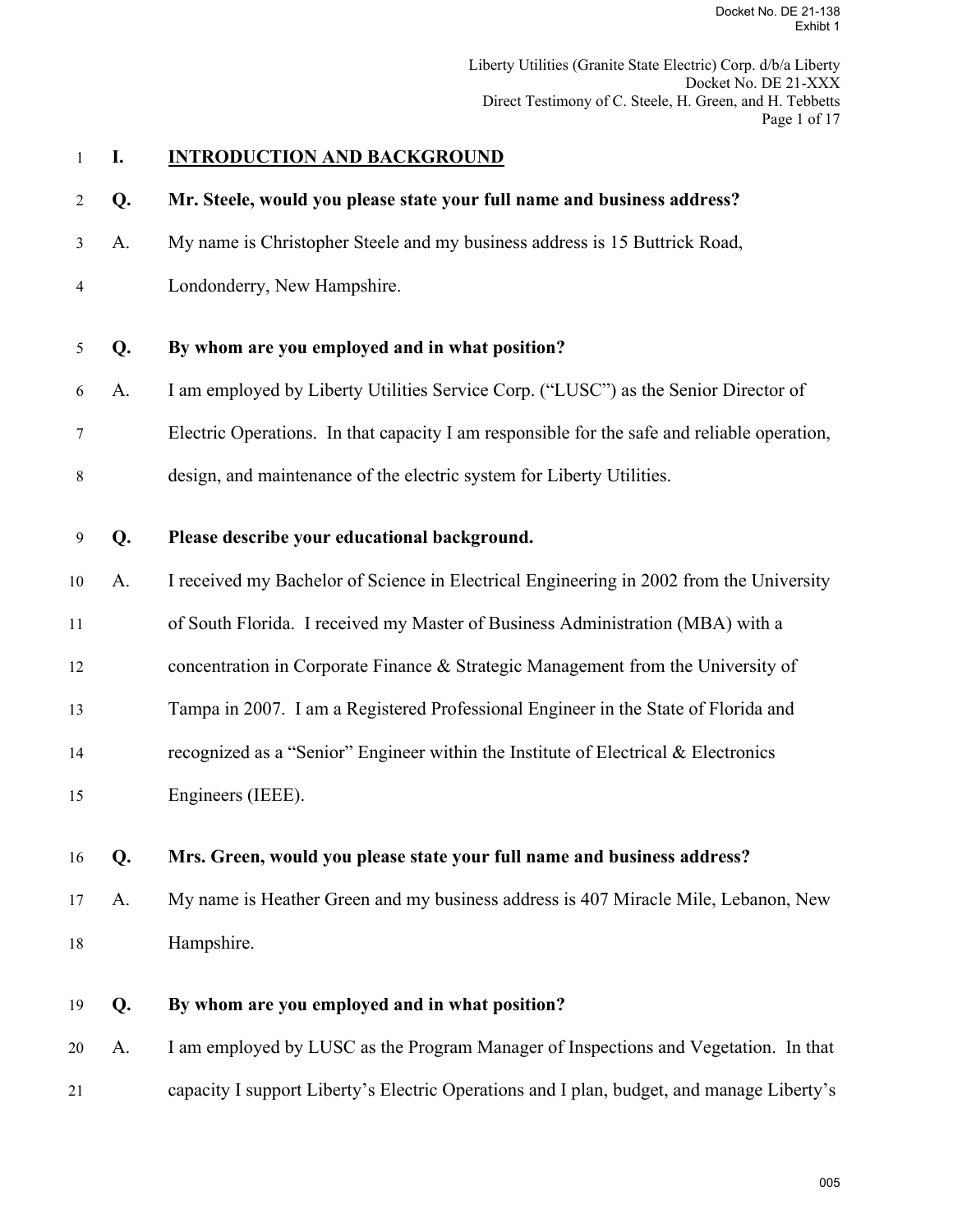|                |    | Docket No. DE 21-138<br>Exhibt 1                                                          |
|----------------|----|-------------------------------------------------------------------------------------------|
|                |    | Liberty Utilities (Granite State Electric) Corp. d/b/a Liberty<br>Docket No. DE 21-XXX    |
|                |    | Direct Testimony of C. Steele, H. Green, and H. Tebbetts<br>Page 2 of 17                  |
| $\mathbf{1}$   |    | vegetation management programs, vendor performance, and storm and regulatory support      |
| $\overline{2}$ |    | on the distribution and sub-transmission assets.                                          |
| $\mathfrak{Z}$ | Q. | Please describe your educational background.                                              |
| 4              | А. | I graduated from Purdue University in 1994 with a Bachelor of Science in Forestry with    |
| 5              |    | an Urban Option.                                                                          |
| 6              | Q. | Please describe your professional experience.                                             |
| 7              | A. | I joined LUSC in March of 2018. Prior to that I worked for the State of New Hampshire     |
| 8              |    | Division of Forests and Lands as a Community Forester. I worked in the role of            |
| 9              |    | Municipal Arborist from 1998–2013 in the Chicago suburbs in both a north shore            |
| 10             |    | community of Park Ridge and a south shore community of Oak Lawn. I have also              |
| 11             |    | worked for a variety of commercial tree care companies and gardens.                       |
| 12             |    | I have been active in professional organizations. I recently completed the Board of       |
| 13             |    | Directors' Presidential tract for the New England Chapter of the International Society of |
| 14             |    | Arboriculture. I also held a variety of positions on the Illinois Arborist Association    |
| 15             |    | Board of Directors, including President. I am a current member of the New Hampshire       |
| 16             |    | Community Forestry Advisor Committee.                                                     |
| 17             | Q. | Have you previously testified before the New Hampshire Public Utilities                   |
| 18             |    | <b>Commission (the "Commission")?</b>                                                     |
| 19             | A. | Yes, I recently testified before the Commission in the Company's Reliability              |
| 20             |    | Enhancement Program and Vegetation Management Program ("REP/VMP")                         |
| 21             |    | reconciliation docket, Docket No. DE 20-036.                                              |
|                |    |                                                                                           |
|                |    | 006                                                                                       |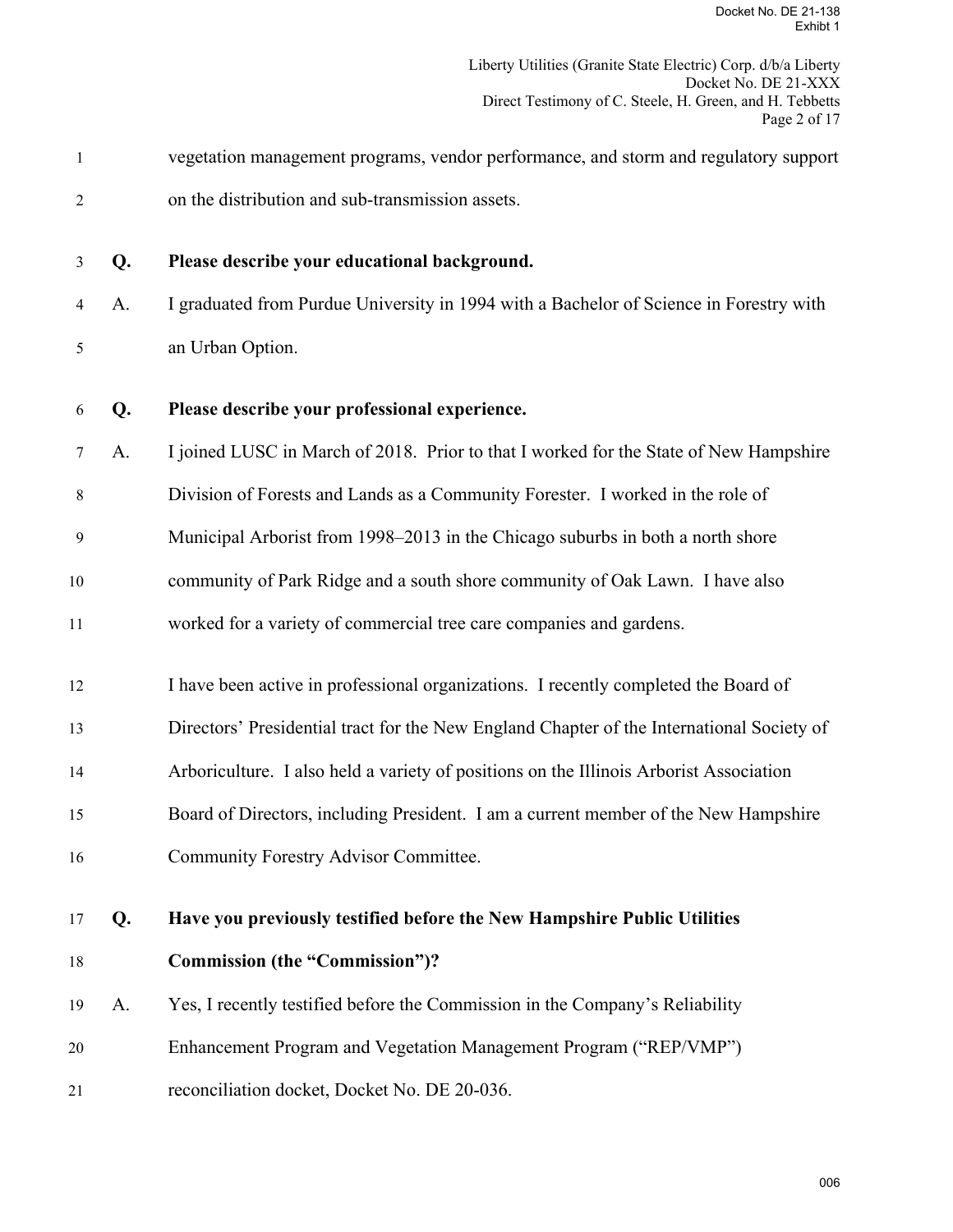|                |    | Docket No. DE 21-138<br>Exhibt 1                                                                                                                                   |
|----------------|----|--------------------------------------------------------------------------------------------------------------------------------------------------------------------|
|                |    | Liberty Utilities (Granite State Electric) Corp. d/b/a Liberty<br>Docket No. DE 21-XXX<br>Direct Testimony of C. Steele, H. Green, and H. Tebbetts<br>Page 3 of 17 |
| $\mathbf{1}$   | Q. | Ms. Tebbetts, would you please state your full name and business address?                                                                                          |
| 2              | A. | My name is Heather Tebbetts and my business address is 9 Lowell Road, Salem, New                                                                                   |
| $\mathfrak{Z}$ |    | Hampshire.                                                                                                                                                         |
| 4              | Q. | Ms. Tebbetts, please describe your educational background and training.                                                                                            |
| 5              | A. | I graduated from Franklin Pierce University in 2004 with a Bachelor of Science degree in                                                                           |
| 6              |    | Finance. I received a Master of Business Administration from Southern New Hampshire                                                                                |
| 7              |    | University in 2007.                                                                                                                                                |
| $8\,$          | Q. | Please describe your professional background.                                                                                                                      |
| 9              | A. | I joined LUSC in October 2014. Prior to my employment at LUSC, I was employed by                                                                                   |
| 10             |    | Public Service Company of New Hampshire ("PSNH") as a Senior Analyst in NH                                                                                         |
| 11             |    | Revenue Requirements from 2010 to 2014. Prior to my position in NH Revenue                                                                                         |
| 12             |    | Requirements, I was a Staff Accountant in PSNH's Property Tax group from 2007 to                                                                                   |
| 13             |    | 2010 and a Customer Service Representative III in PSNH's Customer Service                                                                                          |
| 14             |    | Department from 2004 to 2007.                                                                                                                                      |
| 15             | Q. | Have you previously testified before the Commission?                                                                                                               |
| 16             | A. | Yes, I have testified on numerous occasions before the Commission.                                                                                                 |
| 17             | П. | <b>PURPOSE OF TESTIMONY</b>                                                                                                                                        |
| 18             | Q. | What is the purpose or your testimony?                                                                                                                             |
| 19             | A. | The purpose of our testimony is to submit the Company's proposed Vegetation                                                                                        |
| 20             |    | Management Program ("VMP") Plan for the calendar year 2022 ("CY 2022 Plan"). This                                                                                  |
| 21             |    | CY 2022 Plan is filed consistent with the requirements in Attachment F to the Settlement                                                                           |
|                |    | 007                                                                                                                                                                |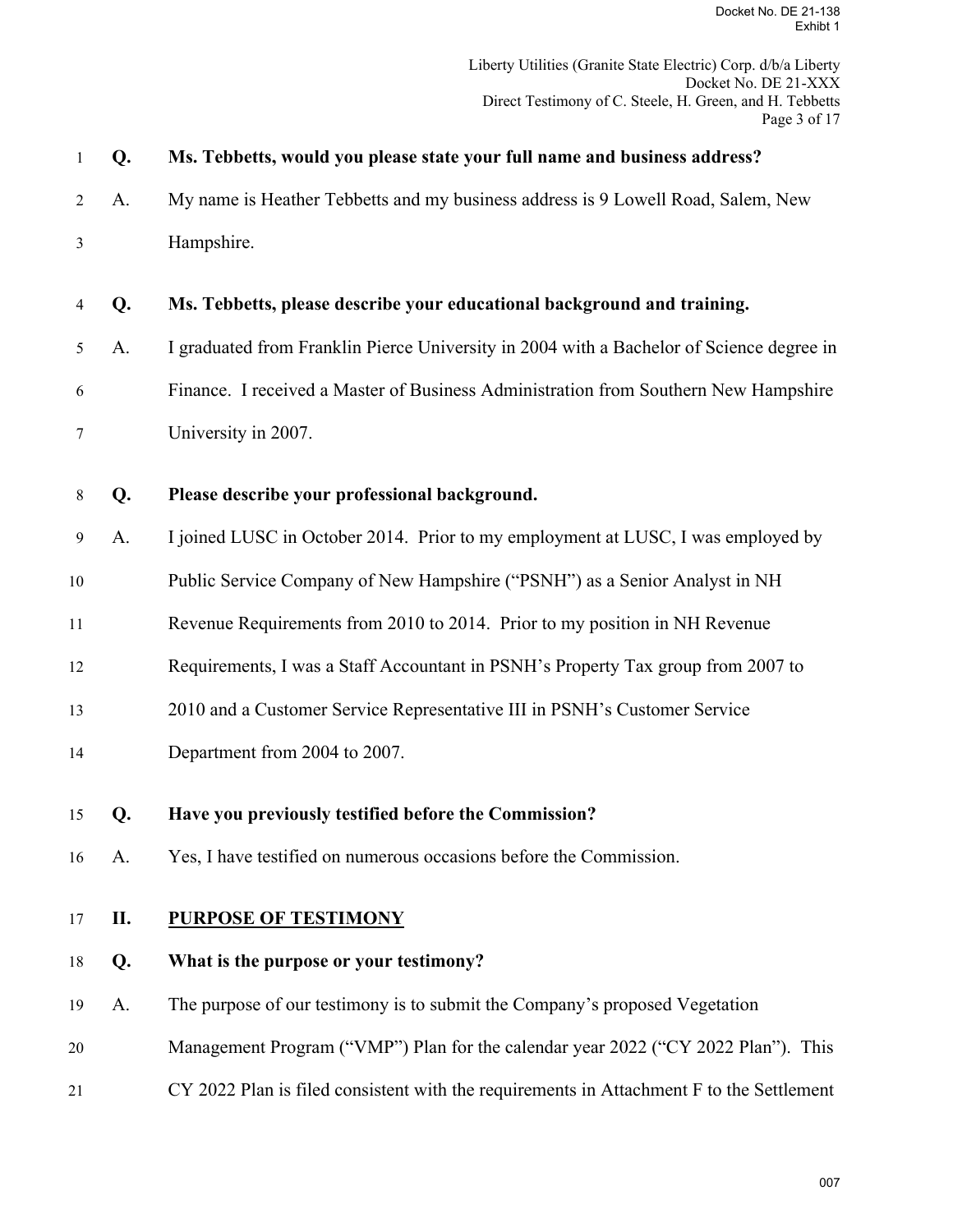|                |    | Docket No. DE 21-138<br>Exhibt 1                                                                                                                                   |
|----------------|----|--------------------------------------------------------------------------------------------------------------------------------------------------------------------|
|                |    | Liberty Utilities (Granite State Electric) Corp. d/b/a Liberty<br>Docket No. DE 21-XXX<br>Direct Testimony of C. Steele, H. Green, and H. Tebbetts<br>Page 4 of 17 |
| $\mathbf{1}$   |    | Agreement in Docket No. DE 13-063 that was approved by the Commission in Order No.                                                                                 |
| $\overline{2}$ |    | 25,638 (March 17, 2014), as amended by the Settlement Agreement in Docket No. DE                                                                                   |
| 3              |    | 19-064 that was approved by the Commission in Order No. 26,376 (June 30, 2020). For                                                                                |
| 4              |    | convenience, a copy of the VMP document from DE 13-063 is included as Appendix 3                                                                                   |
| 5              |    | and the definitions are included as Appendix 4.                                                                                                                    |
| 6              | Ш. | <b>PROGRAM HISTORY</b>                                                                                                                                             |
| $\tau$         | Q. | Please provide the history of Liberty's current VMP program.                                                                                                       |
| 8              | A. | Since 2007, the Company has continued its Vegetation Management and Reliability                                                                                    |
| 9              |    | Enhancement Programs at agreed spending levels subject to annual Commission                                                                                        |
| 10             |    | approval. See Order No. 24,777 (July 12, 2007) (approving the Settlement Agreement in                                                                              |
| 11             |    | Docket No. DG 06-107), as amended by Order No. 25,638 (March 17, 2014) (approving                                                                                  |
| 12             |    | the Settlement Agreement in Docket No. DE 13-063), as further amended by Order No.                                                                                 |
| 13             |    | 26,005 (April 12, 2017) (approving the Settlement Agreement in Docket No. DE 16-383).                                                                              |
| 14             |    | In general, the VMP includes categories of O&M spending targeted to maintain and                                                                                   |
| 15             |    | improve reliability and performance of the Company's systems. The program is                                                                                       |
| 16             |    | premised on the understanding that a certain level of annual spending on O&M activities                                                                            |
| 17             |    | is necessary to maintain the safety and reliability of the Company's electric distribution                                                                         |
| 18             |    | system. The most recent Settlement Agreement in Docket No. DE 19-064 provided for                                                                                  |
| 19             |    | an increase to the amount of VMP O&M spending to be included in base rates to                                                                                      |
| 20             |    | \$2,200,000, beginning with 2020, with an approved cap of an additional 10 percent. The                                                                            |
| 21             |    | VMP activities consist of Planned Cycle Trimming Interim, Spot, and Trouble Tree                                                                                   |
|                |    |                                                                                                                                                                    |
|                |    |                                                                                                                                                                    |
|                |    | 008                                                                                                                                                                |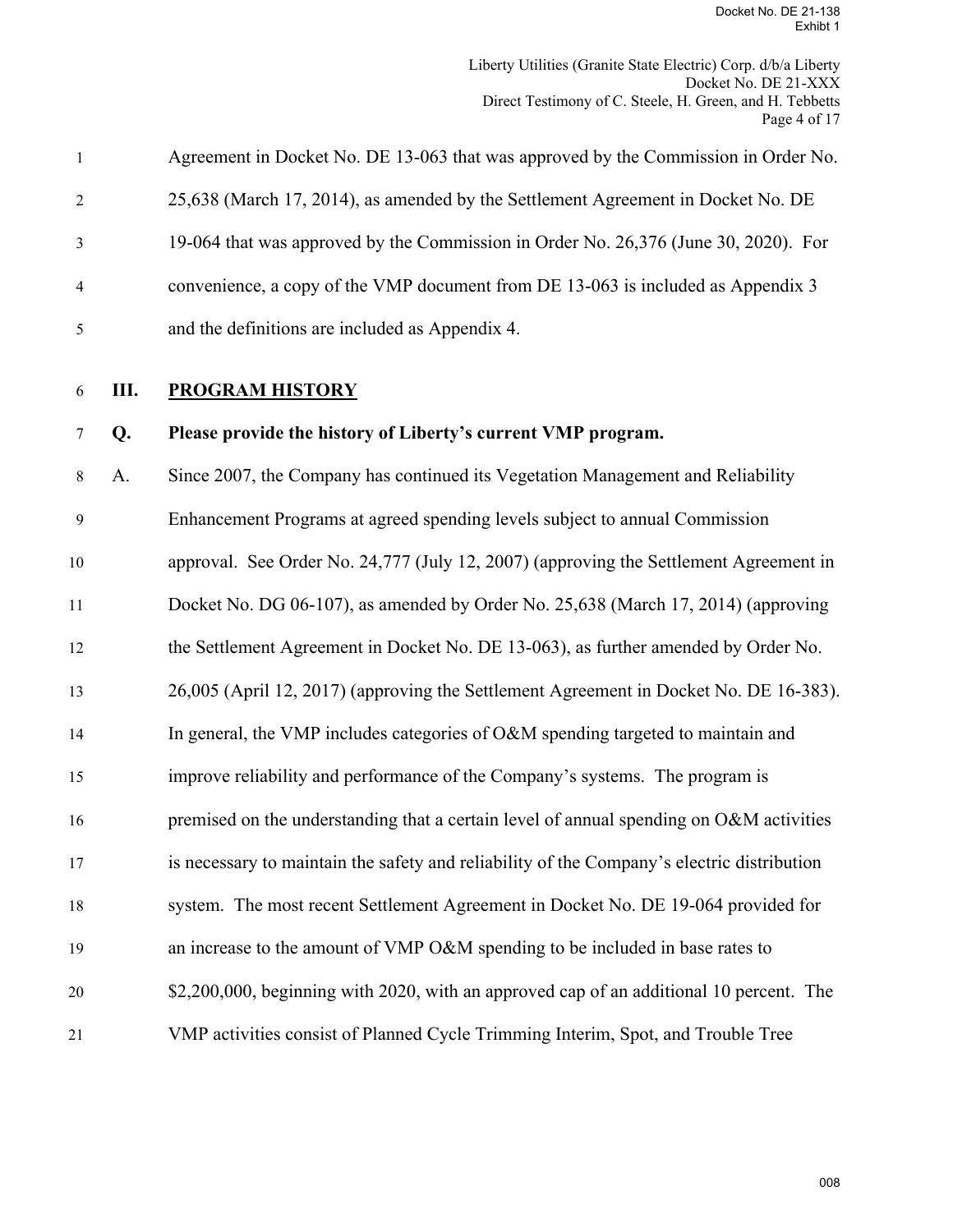Liberty Utilities (Granite State Electric) Corp. d/b/a Liberty Docket No. DE 21-XXX Direct Testimony of C. Steele, H. Green, and H. Tebbetts Page 5 of 17

1 Trimming, Work Planning, Traffic Detail, Tree Removal, Tree Planting, and Right of 2 Way work for the floor and sides of the corridors.

### 3 **Q. What are the corridor specifications currently under Puc 307.10?**

4 A. The current corridor clearance requirements are 10 feet below the conductors, 8 feet to 5 each side of the nearest conductor, and 15 feet above the conductors, at the time of 6 clearing. In rural areas we seek to obtain the clearance of all capable tree seedlings and 7 lower branches of established trees to minimize future work. In urban areas, where work 8 can be more customer-sensitive, we still seek the same clearance of the rural areas but 9 allow a reduced clearance to address concerns and sensitivities of the adjacent landowner 10 where needed or requested. Thus, in urban areas we leave lower branches under the 11 communication wires, often referred to as a "shelf," when requested or if previously 12 established. We still seek to remove young capable trees in this zone. However, in urban 13 areas, if requested, we may trim the top of that capable brush to leave a requested 14 screening. The result is the acceptable specification for work in an urban setting as 15 depicted in the attachment. Docket No. DE 21-138<br>
Exhibt 1<br>
Corp. d/b/a Liberty<br>
cet No. DE 21-XXX<br>
sen, and H. Tebbetts<br>
Page 5 of 17<br>
and Right of<br>
and Right of<br>
tors, 8 feet to<br>
tors, 8 feet to<br>
ne time of<br>
seedlings and<br>
eas, where work<br>
and area

### 16 **Q. Please explain the funding levels that came about from Docket No. DE 19-064.**

17 A. A request of approximately \$450,000 for additional tree removals was made in the recent 18 rate case in addition to the previously budgeted annual level. In order to meet an 19 anticipated annual cost for tree removals, the Company also made a request for an 20 additional \$400,000 annually for four years to provide funding to properly clear the 21 rights-of-way. However, that amount was not included in the DE 19-064 Settlement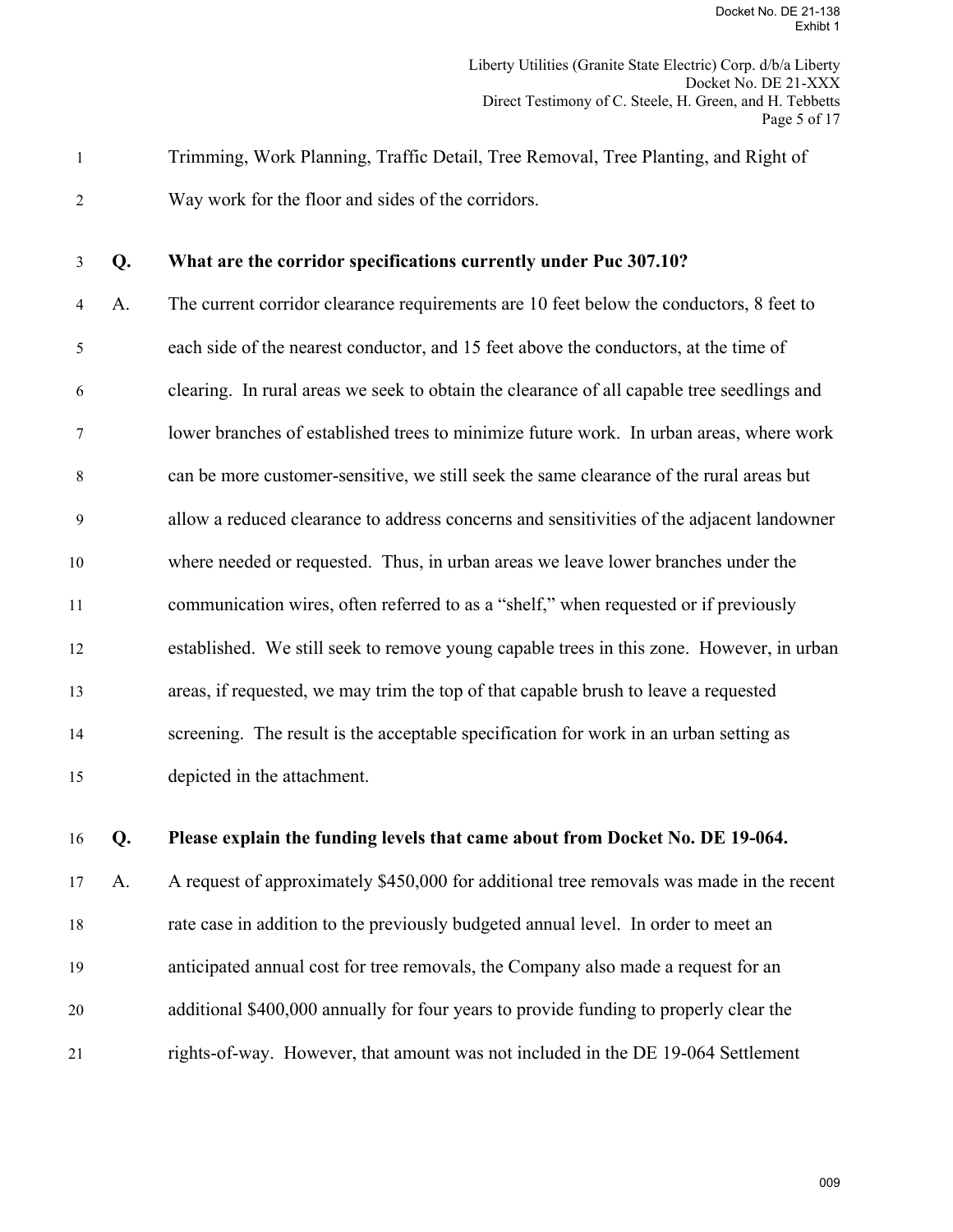Liberty Utilities (Granite State Electric) Corp. d/b/a Liberty Docket No. DE 21-XXX Direct Testimony of C. Steele, H. Green, and H. Tebbetts Page 6 of 17

1 Agreement, which provided a \$2,200,000 annual VMP budget with allowance of 10% 2 overage, or an annual spending cap of \$2,420,000.

### 3 **Q. What has changed since the signing of that agreement?**

4 A. In 2019, the Company was notified by Consolidated Communications that it would no 5 longer participate in the shared vegetation maintenance costs, as it was contractually 6 allowed to do, effective in January 2020, meaning a loss of the Consolidated 7 Communication payments applied to the vegetation management program. These 8 anticipated credits were included in the VMP budget computations for 2020 and 2021 9 during the Docket No. DE 19-064 proceeding. The loss of the Consolidated amounts 10 reduced funding of \$838,000 for 2020. In order to meet the unexpected deficiency of 11 credits in 2020, the Company deferred 30 miles of planned cycle trimming and most tree 12 removals in 2020. Docket No. DE 21-138<br>
Exhibt 1<br>
Exhibt 1<br>
Corp. d/b/a Liberty<br>
stel No. DE 21-XXX<br>
ren, and H. Tebbetts<br>
Page 6 of 17<br>
rance of 10%<br>
Tance of 10%<br>
that it would no<br>
not ractually<br>
ted<br>
1. These<br>
20 and 2021<br>
ted amounts<br>
l

- 13 Additionally, the cost of performing the work has increased and the workforce is less 14 available. The Company will provide further information below on these issues.
- 15 **Q. Is the current funding adequate to fully fund a four-year cycle?**

16 A. No. The current maximum allowance of \$2,420,000 does not fully fund Liberty's 17 required four-year trim cycle nor its ability to meet Puc 307.10's requirement to increase 18 side clearance from six-feet to eight-foot. The Company has presented a budget in this 19 filing consistent with the requirements to meet the mandated four-year cycle per the 20 Settlement Agreement and the side clearance requirements of Puc 307.10. The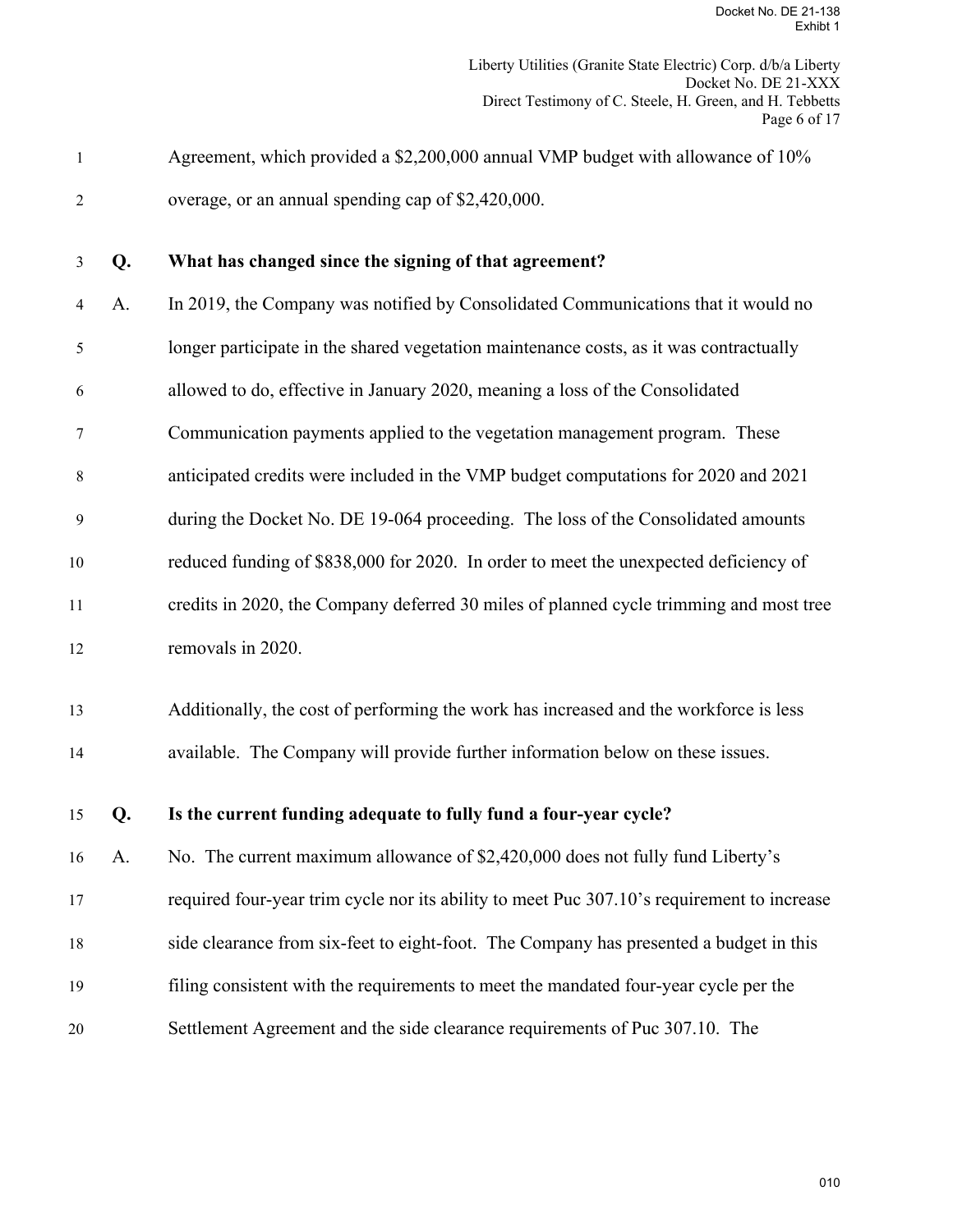Liberty Utilities (Granite State Electric) Corp. d/b/a Liberty Docket No. DE 21-XXX Direct Testimony of C. Steele, H. Green, and H. Tebbetts Page 7 of 17

- 1 Company's funding requirement to meet a four-year trim cycle is \$5,471,624 for CY 2 2022.
- 3 The Company continues to believe that a four-year trimming cycle is desirable in New 4 Hampshire. However, the Company also recognizes that maintaining a four-year 5 trimming cycle is currently cost prohibitive to its customers given current economic 6 conditions. Docket No. DE 21-138<br>
Exhibt 1<br>
Corp. d/b/a Liberty<br>
cet No. DE 21-XXX<br>
cen, and H. Tebbetts<br>
Page 7 of 17<br>
624 for CY<br>
irable in New<br>
ur-year<br>
irable in New<br>
our-year<br>
conomic<br>
<u>COSTS</u><br>
costs?<br>
mg for the<br>
ers. The first<br>

### 7 **IV. CONTINUOUSLY INCREASING VEGETATION MANAGEMENT COSTS**

### 8 **Q. What are the primary factors for increased vegetation management costs?**

- 9 A. There are many factors which contribute to the increase in required funding for the
- 10 Company to continue to provide safe and reliable electricity to its customers. The first
- 11 driver is the loss of payments from Consolidated Communications for joint pole
- 12 ownership vegetation management, as described above. This loss represents
- 13 approximately 20–24% of the total VMP budget and results in either an overall project
- 14 reduction, or increased costs to do business of about 20%.
- 15 The second driver is the deferred work. In order to meet the unexpected deficiency of
- 16 Consolidated Communications payments, in 2020 the Company deferred 30 miles of
- 17 planned cycle trimming and the majority of tree removals. In 2021 the Company
- 18 deferred an additional 74 miles to 2022 as a result of the VM contract issues and
- 19 subsequent workforce issues in 2021.
- 20 The third driver is workforce issues and the increased cost to do the work. The tree care 21 industry, as with many other trades, continues to experience a shift and loss of workforce

011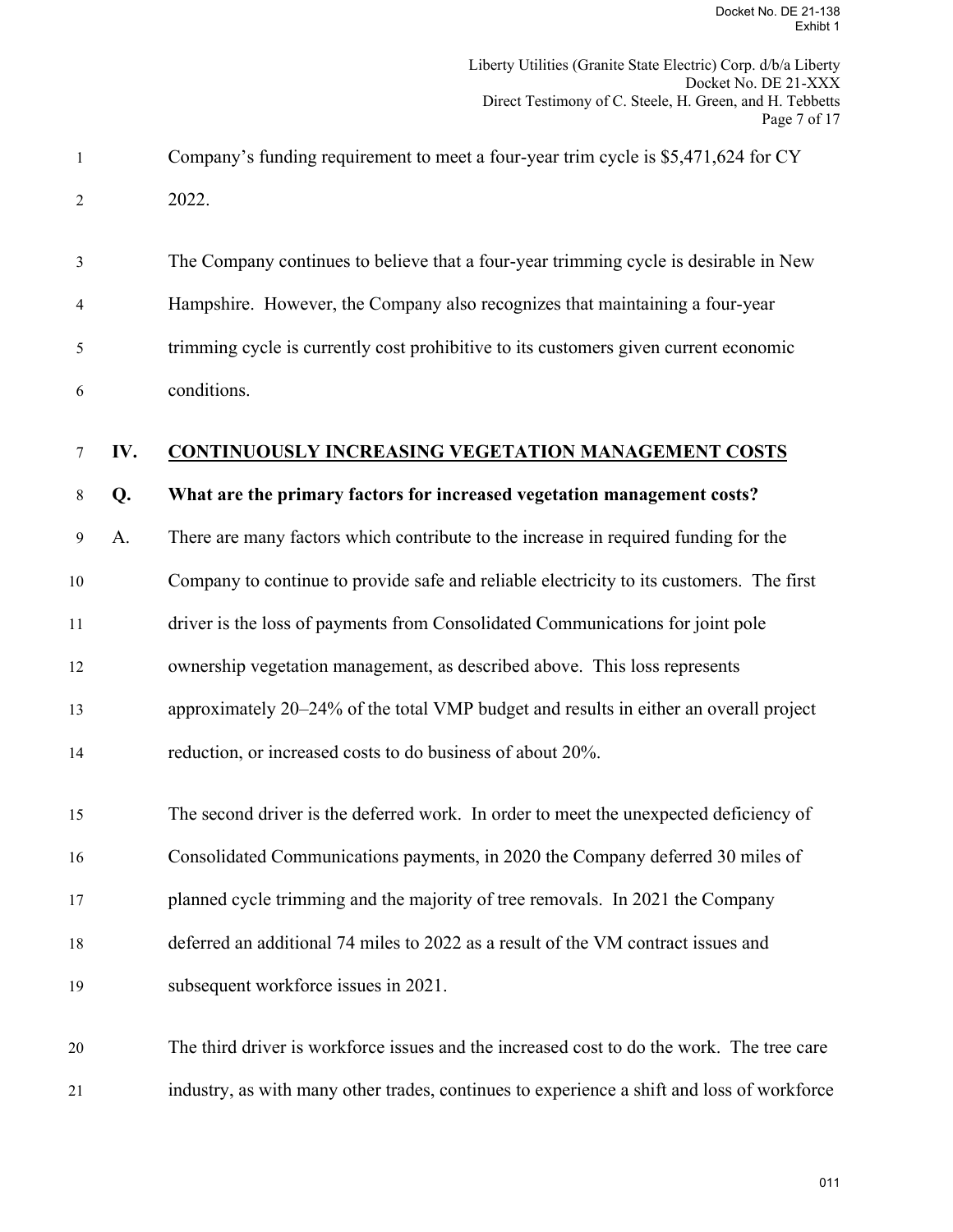Liberty Utilities (Granite State Electric) Corp. d/b/a Liberty Docket No. DE 21-XXX Direct Testimony of C. Steele, H. Green, and H. Tebbetts Page 8 of 17

1 in general. The effect of the COVID-19 pandemic has added to this already struggling 2 workforce. The alternate choices for employment are pulling many out of the industry, 3 relocating some to higher paying locations, or to work for other firms in other trades or 4 sectors that provide more stability, value, and stronger relationships with companies and 5 other parties with which they interact. As a result, the cost of retaining a workforce has 6 been increasing. Liberty had been shielded from this industry trend in recent years 7 because of multi-year contracts that were in place but have since expired.

8 The Company was experiencing loss of crews prior to the pandemic. In 2018, the 9 contractor was able to keep ten crews on property. In 2020, we had seven or eight crews 10 on property, with losses of long-time crews occurring. Currently in 2021 the contractor 11 has difficulty keeping six crews on property. Liberty's VM contractor was not able to 12 establish a consistent local crew and had a rotation of crews when on property that 13 generally did not exceed three crews at a time. Workforce retention for tree crews and 14 the quality work is a frequent topic of discussion and concern at many utilities. It 15 continues to be the theme in various presentations by industry groups. Docket No. DE 21-138<br>
Exhibt 1<br>
Corp. d/b/a Liberty<br>
cet No. DE 21-XXX<br>
cen, and H. Tebbetts<br>
Page 8 of 17<br>
dy struggling<br>
f the industry,<br>
other trades or<br>
companies and<br>
workforce has<br>
cent years<br>
2018, the<br>
1 or eight c

16 A systemic issue within the VM industry is the inability for tree contractors to take on 17 new clients to help fill voids of need when inquiries were made of others. The workforce 18 issue is limited to New Hampshire, New England, or East Coast phenomenon. It is 19 nation-wide. Potential applicants are not responding to job opportunities as currently 20 posted – regardless of reputation of company, scope of work, location, and pay.

012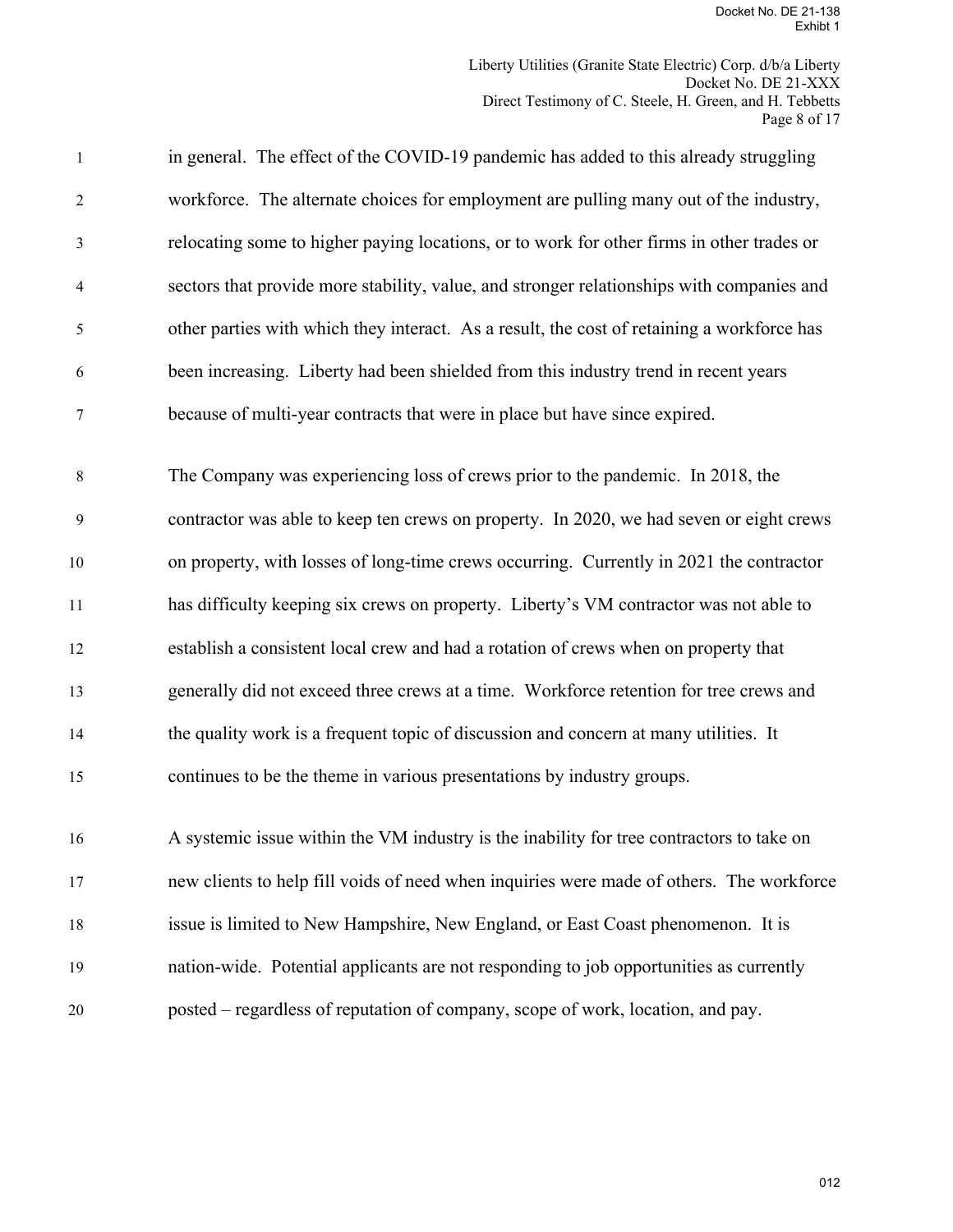Liberty Utilities (Granite State Electric) Corp. d/b/a Liberty Docket No. DE 21-XXX Direct Testimony of C. Steele, H. Green, and H. Tebbetts Page 9 of 17

- 1 The fourth cost driver is the quantity of tree removals, which continues to be a significant 2 cost driver as seen in previous years. We have three types of removals: Fall-In, Grow-3 In/Corridor Creation, and Make Safe.
- 4 Prior to implementation of Puc 307.10, most of the tree removals were Fall-In risks.
- 5 These trees had a separate budget line item. The corridor was fairly established, and unit
- 6 price trees started at 9" Diameter at Breast Height (DBH) (diameter of a tree at four and
- 7 half feet from ground). After the Commission changed the corridor through Puc 307.10,
- 8 Liberty was required to expand its side clearance from six to eight feet, so the quantity of
- 9 Grow-In/Corridor Creation trees was well beyond the quantity and scope that could be
- 10 achieved with the allocated funds. The result of this to Liberty and its customers is the
- 11 inability to achieve the 8'corridor given current funding.
- 12 Tree removal is necessary to move from the previous six-foot side clearance to the new 13 eight-foot side clearance requirement of Puc 307.10 and to potentially decrease the 14 number of future removals of five-inch to twelve-inch diameter trees in subsequent 15 cycles.
- 16 **Q. What is the best way to achieve the requirements of Puc 307.10?**

17 A. The requirement to remove, rather than prune or allowing the trees to remain in the 18 corridor, is governed by Puc 307.10(c) and the ANSI A300 Part 1 standards. Because of 19 the location of these trees within the eight-foot clearance area, pruning is not viable and 20 removal is the appropriate work tool. These tree and limb removals align Puc 307.10, Docket No. DE 21-138<br>
Exhibt 1<br>
Corp. d/b/a Liberty<br>
cet No. DE 21-XXX<br>
sen, and H. Tebbetts<br>
Page 9 of 17<br>
be a significant<br>
all-In, Grow-<br>
ll-In, Grow-<br>
ll-In risks.<br>
lished, and unit<br>
ree at four and<br>
gh Puc 307.10,<br>
be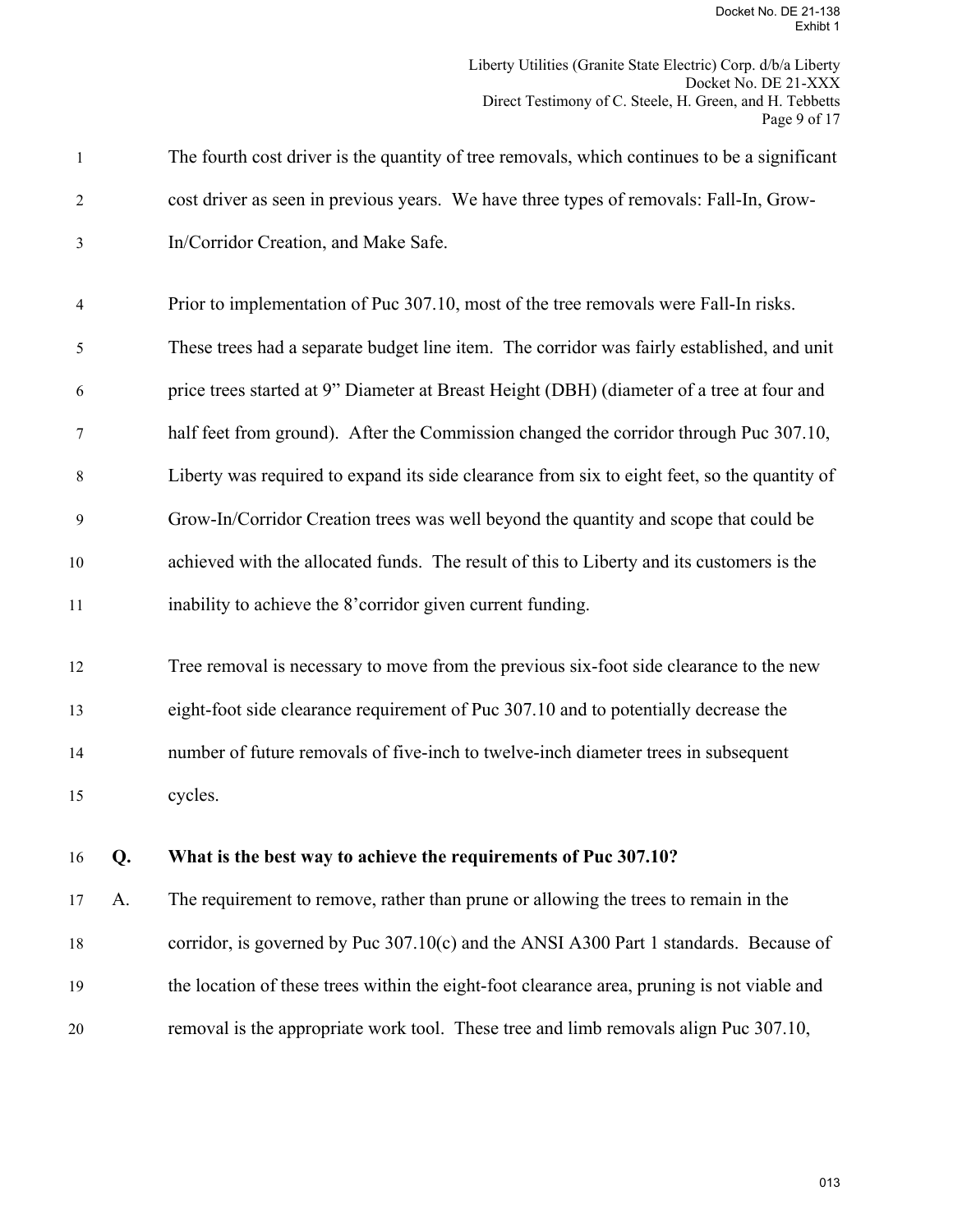Liberty Utilities (Granite State Electric) Corp. d/b/a Liberty Docket No. DE 21-XXX Direct Testimony of C. Steele, H. Green, and H. Tebbetts Page 10 of 17

1 with best practices in the industry, follow professional standards of arboriculture, 2 reliability concerns, and are cost effective.

3 **Q. Please describe any rules that have increased the cost of vegetation management.** 

- 4 A. The ANSI Z133-2017 standard created additional situations that require the System
- 5 Operator, the utility, to clear trees in a certain area, increasing our Make Safe removal 6 costs. This standard also exposed the Company to higher costs of otherwise private tree 7 removal and "Make Safe" situations.
- 8 Previously, if Liberty's scope of work did not require the tree work, we would assist a
- 9 private tree contractor in making the situation safe for them to perform the work.
- 10 Changes in the language of the ANSI Z133-2017, Safety Requirements for Arboricultural 11 Operations, now limit some tree work such that it can only be performed by the utility.

12 Under these new standards, if a property owner engaged a trained and skilled private tree 13 care company to perform tree work within close proximity to the wires that was not 14 otherwise required by the utility, there are situations in which that contractor could not 15 perform the work. To say it another way, a contractor qualified to work for a utility and 16 also works in the residential sector has two different abilities of work pursuant to the 17 ANSI standards. If hired by the utility, they have one chart to abide by and can perform 18 the work. When hired by a residential customer, they have another chart to abide by and 19 may not be able to perform the work. There are situations where the tree work can only 20 be performed by a contractor hired by the utility. We have already experienced impacts 21 from this change and anticipate it will increase the costs of tree work. Docket No. DE 21-138<br>
Exhibt 1<br>
Corp. d/b/a Liberty<br>
cet No. DE 21-XXX<br>
sen, and H. Tebbetts<br>
Page 10 of 17<br>
iculture,<br> **anagement.**<br> **he System**<br>
Safe removal<br>
ise private tree<br>
vould assist a<br>
e work.<br>
or Arboricultural<br>

014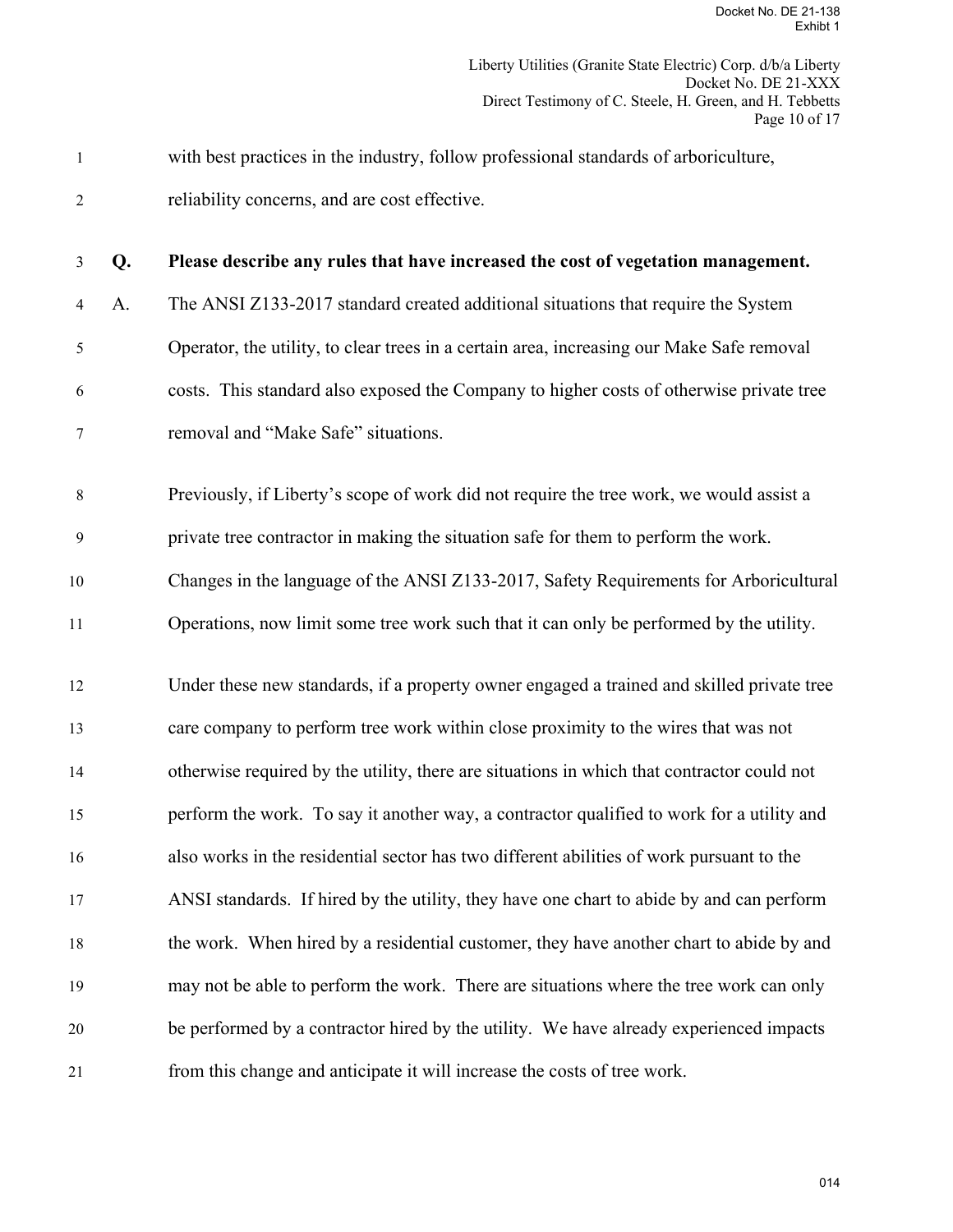|  | Does the increase in Tree Trimming Costs and less miles trimmed lead to any other |
|--|-----------------------------------------------------------------------------------|
|  | subsequent events?                                                                |

3 A. Yes. As we are reducing the number of trees that we are actively removing, we are 4 leaving behind more trees that require our assistance to the tree owner in managing them 5 safely. These additional costs will be seen in future customer requests or Spot Tree 6 Trimming in the budget.

7 The increase in the number of trees identified for removal has almost doubled the annual 8 cost of removal through the work planning process. This increased number of trees to be 9 removed will also significantly increase traffic control costs.

10 The fifth cost driver, similar to last year, is traffic control. The cost of traffic control is 11 directly related to how many tree crews are performing various planned and unplanned 12 maintenance activities and in which municipalities those crews are working. Liberty's 13 Salem district towns of Salem, Pelham, Windham, and Derry continue to require police 14 details and at times require multiple units. Walpole has also recently added additional 15 police traffic control requirements. With the increased mileage needed to be performed 16 in 2022, we will have correlating traffic control needs. It is important to note that this 17 workforce is also suffering workforce issues and has difficulties in meeting supply. 18 These supply issues can impact our abilities and plans. Docket No. DE 21-138<br>
Exhibt 1<br>
Corp. d/b/a Liberty<br>
cet No. DE 21-XXX<br>
sen, and H. Tebbetts<br>
Page 11 of 17<br> **d to any other**<br> **ng**, we are<br> **managing them**<br>
Spot Tree<br>
bled the annual<br>
er of trees to be<br>
and unplanned<br>
mg

19 The sixth cost driver is the cost of Right of Way (ROW) maintenance. Going through the 20 second four-year cycle allowed the Company to adjust the scope of work to obtain 21 improved corridor maintenance, improved site line, and reduced vegetation contact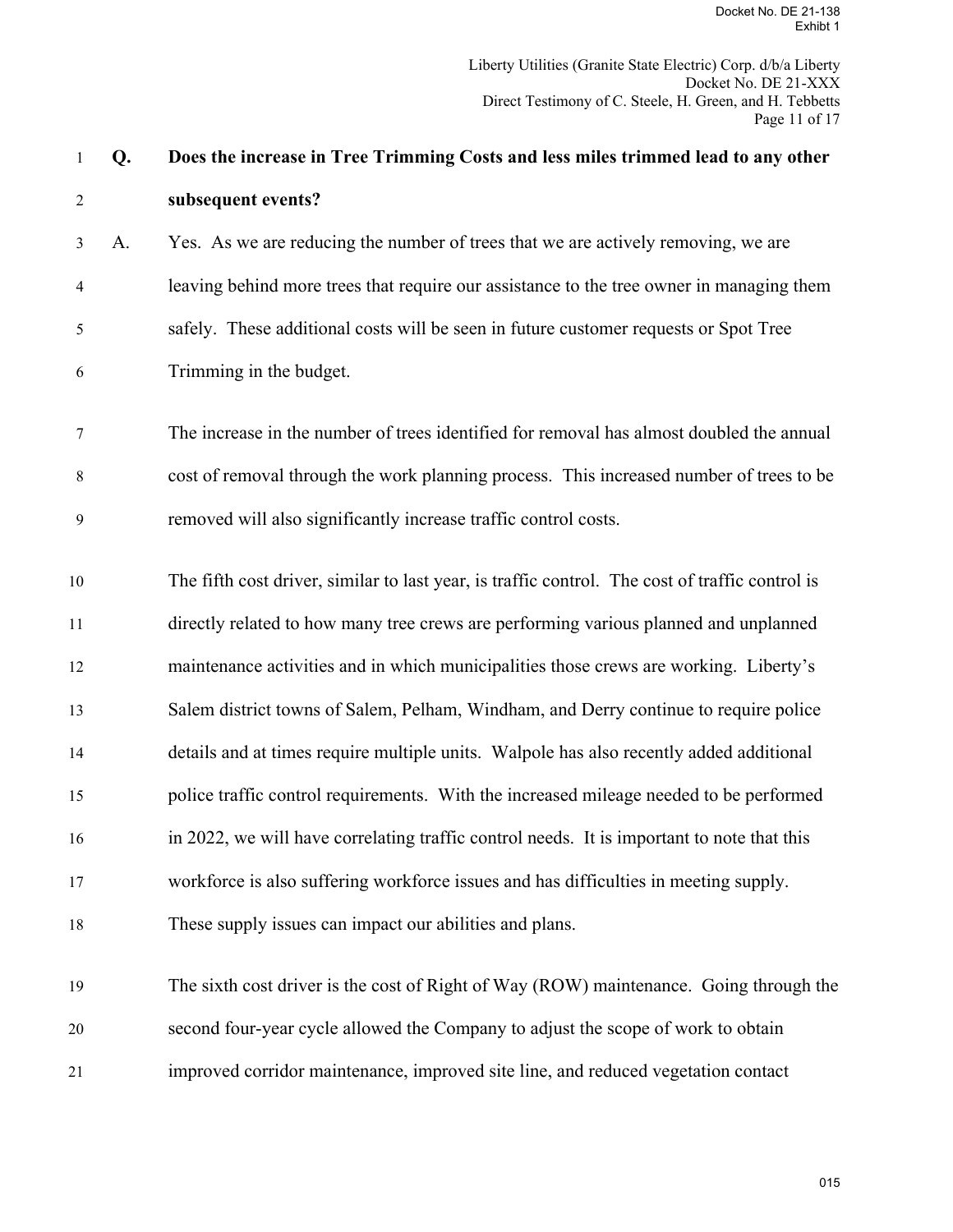|                |    | Docket No. DE 21-138<br>Exhibt 1                                                            |
|----------------|----|---------------------------------------------------------------------------------------------|
|                |    | Liberty Utilities (Granite State Electric) Corp. d/b/a Liberty<br>Docket No. DE 21-XXX      |
|                |    | Direct Testimony of C. Steele, H. Green, and H. Tebbetts<br>Page 12 of 17                   |
| $\mathbf{1}$   |    | potential. The Company is now able to mow the supply ROW lines to provide the much-         |
| $\overline{2}$ |    | needed site line visibility. This activity also prepares the corridors for Integrated       |
| 3              |    | Vegetation Management (IVM) of a variety of sustainable and cost-effective techniques       |
| 4              |    | as we move through the upcoming cycles of work. The 2022 budget includes plans to           |
| 5              |    | reinstate the selective herbicide treatment that National Grid previously incorporated into |
| 6              |    | the VM program prior to Liberty ownership of the Company. Selective herbicide               |
| 7              |    | applications will be one of many necessary methods of addressing the ROW in the future.     |
| 8              |    | The 2022 budget does not have mowing or sideline work for the ROW. We had adjusted          |
| 9              |    | most of the 2022 and 2023 ROW clearing and side work to be performed in the CY2021          |
| 10             |    | to accommodate workforce availability and needs. Additionally, much of the Salem area       |
| 11             |    | ROWs were mowed as part of the 2020 ROW maintenance and preparation of the 115KV            |
| 12             |    | supply line. The result is that we have a small budget for spot or emergency work to        |
| 13             |    | perform along the ROWs in 2022. The majority of budget allocation is for an herbicide       |
| 14             |    | and IVM programing.                                                                         |
| 15             | V. | <b>LOSS OF CONTRACTOR IN CY 2021</b>                                                        |
| 16             | Q. | Was the Company able to procure services for vegetation management at the                   |
| 17             |    | approved funding level for the second four-year trim cycle?                                 |
| 18             | A. | Yes. In 2020, the Company went to bid for its current four-year cycle and this contract     |
| 19             |    | was awarded to Clearway Industries. The Company thus moved forward in 2021, the             |
| 20             |    | start of the second four-year cycle, with Clearway. Clearway pricing was favorable and      |
| 21             |    | allowed the Company to continue to trim trees within the allocated and set \$2,420,000.     |
| 22             |    | Clearway was new to the Company's system but performed positively with work                 |
|                |    | 016                                                                                         |

- 21 allowed the Company to continue to trim trees within the allocated and set \$2,420,000.
- 22 Clearway was new to the Company's system but performed positively with work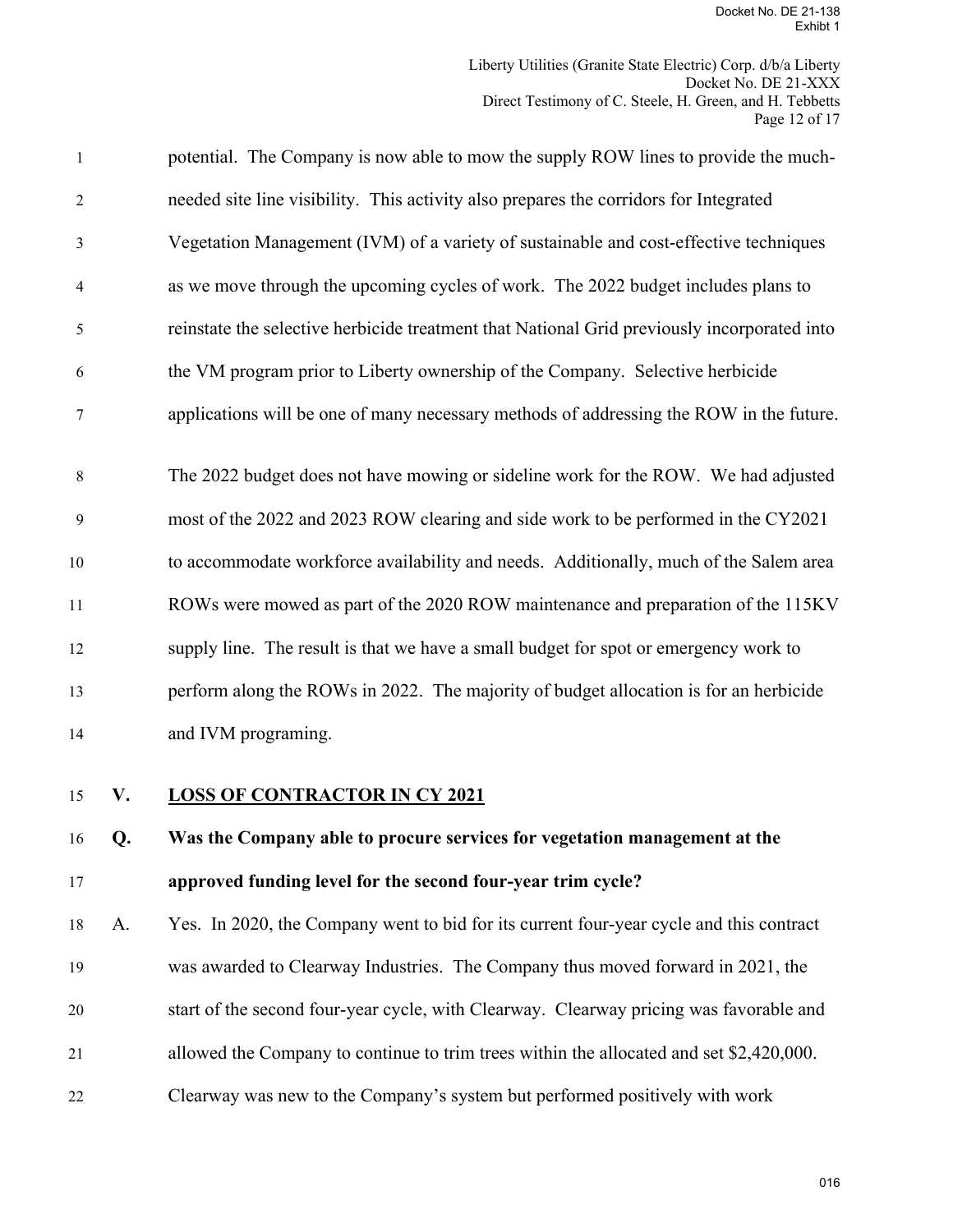|                |    | Docket No. DE 21-138<br>Exhibt 1                                                                                                                                    |
|----------------|----|---------------------------------------------------------------------------------------------------------------------------------------------------------------------|
|                |    | Liberty Utilities (Granite State Electric) Corp. d/b/a Liberty<br>Docket No. DE 21-XXX<br>Direct Testimony of C. Steele, H. Green, and H. Tebbetts<br>Page 13 of 17 |
| $\mathbf{1}$   |    | assigned to them in 2020. As their per-mile costs came in under the current costs, the                                                                              |
| $\overline{2}$ |    | Company was able to continue with the four-year plan. Unfortunately, Clearway                                                                                       |
| 3              |    | defaulted on the contract with the Company in March 2021. Clearway simply walked off                                                                                |
| $\overline{4}$ |    | the job, citing the inability to meet payroll, leaving the Company without a contractor.                                                                            |
| 5              | Q. | What did the Company do to mitigate the effects of Clearway leaving the property?                                                                                   |
| 6              | A. | To mitigate the impacts of Clearway Industries leaving, Asplundh and Davey Tree were                                                                                |
| 7              |    | contracted to complete the year's trimming requirements.                                                                                                            |
| $8\,$          | Q. | Please explain where the Company is as of the date of this filing with its trim cycle.                                                                              |
| 9              | A. | The Company moved forward with the next lowest bid, Asplundh, which is above the                                                                                    |
| 10             |    | \$2,420,000 recovery allocation. (All bids except Clearway's came in at 36–52% higher                                                                               |
| 11             |    | costs than the 2019 cost experience.) Asplundh's transition took time in pulling                                                                                    |
| 12             |    | resources back from areas of reallocation. Some crews and resources were no longer                                                                                  |
| 13             |    | available, retired, out of workforce, or out of area, and Asplundh charged an additional                                                                            |
| 14             |    | 6.25% to reallocate the resources and to come to contractual agreements. Asplundh and                                                                               |
| 15             |    | Davey are only expected to accomplish the trimming of 90 miles of the Company's                                                                                     |
| 16             |    | planned mileage of approximately 234 miles.                                                                                                                         |
| 17             |    | Although the local Asplundh crews have transitioned back onto the property and are                                                                                  |
| 18             |    | performing work successfully, Asplundh continues to have difficulty in meeting their                                                                                |
| 19             |    | contractual obligations related to workforce in the Northeast, so they had difficulty                                                                               |
| 20             |    | providing additional crews. Fortunately, an opportunity to use non-local Asplundh crews                                                                             |
| 21             |    | for capital work arose and, once that work was completed, the Company utilized them to                                                                              |
|                |    |                                                                                                                                                                     |
|                |    | 017                                                                                                                                                                 |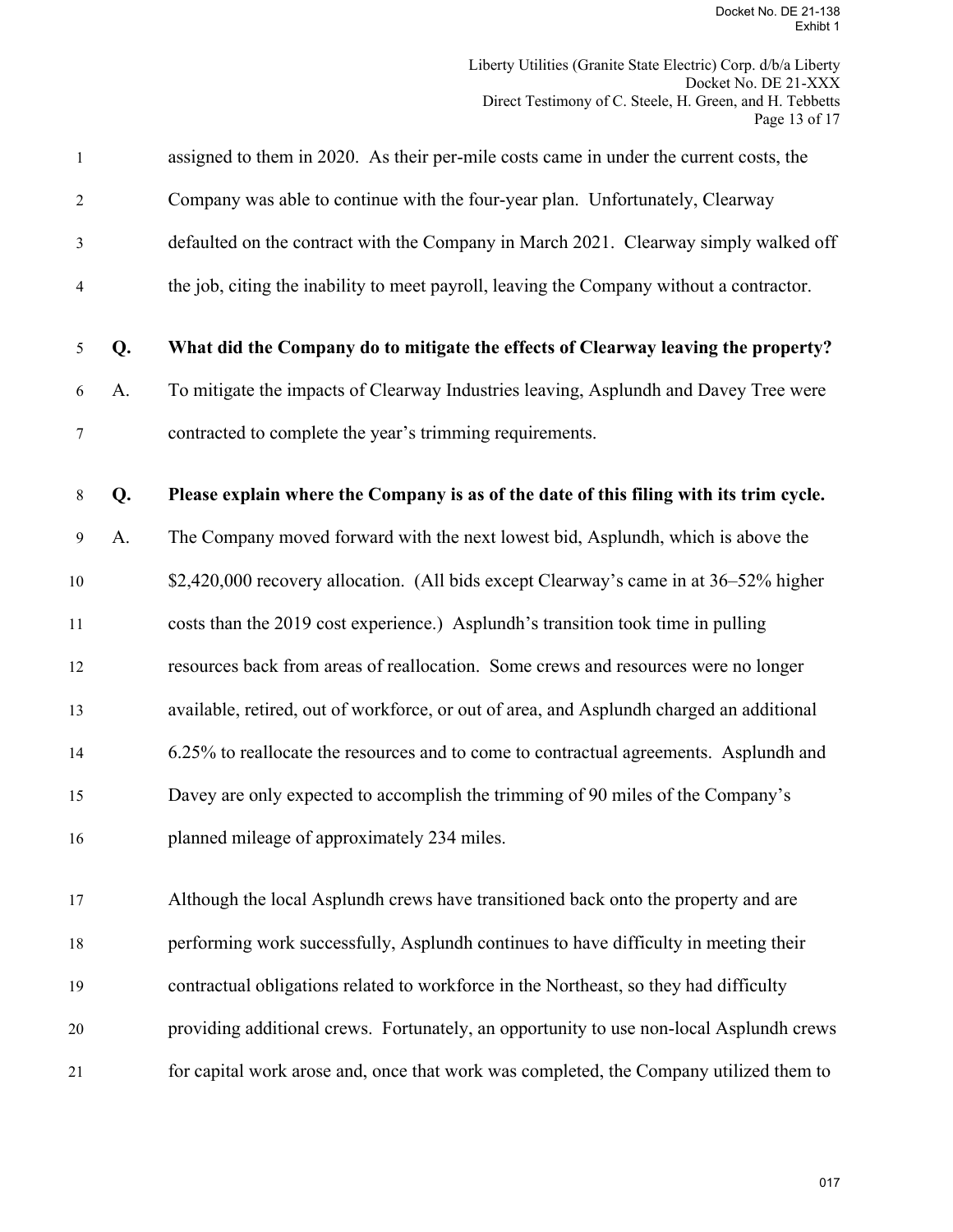|                |    | Docket No. DE 21-138<br>Exhibt 1                                                         |
|----------------|----|------------------------------------------------------------------------------------------|
|                |    | Liberty Utilities (Granite State Electric) Corp. d/b/a Liberty<br>Docket No. DE 21-XXX   |
|                |    | Direct Testimony of C. Steele, H. Green, and H. Tebbetts<br>Page 14 of 17                |
| $\mathbf{1}$   |    | perform maintenance trimming. However, the non-local crews were inefficient and          |
| $\overline{2}$ |    | ineffective and were released.                                                           |
| 3              |    | The Company was able to secure local specialized off-road crews to complete trimming     |
| 4              |    | of our off-road supply lines. Additional work was moved forward from future years to     |
| 5              |    | this year to accommodate workforce availability and needs.                               |
| 6              |    | The Company continues to look toward various mechanical options of vegetation            |
| 7              |    | management control. As stated above, the Company was able to use machines on the         |
| 8              |    | ROW supply line for the mowing and were able to provide quality, compliant work in a     |
| 9              |    | short amount of time, allowing for more work to be done.                                 |
| 10             |    | Davey: Chippers, a Davey Company, was the other bidder in 2020. Although they were       |
| 11             |    | the highest bidder, Davey submitted competitive prices for the balance of the 2021 miles |
| 12             |    | that were not expected to be completed. They committed to completing up to 30 miles of   |
| 13             |    | the remaining 2021 miles. They are currently transitioning onto the property to perform  |
| 14             |    | additional work as workforce allows.                                                     |
| 15             |    | During the transition in CY2021, Davey also filled in for many emergency and storm       |
| 16             |    | related needs. Davey has a separate emergency Storm Response contractual agreement       |
| 17             |    | with the Company.                                                                        |
| 18             | Q. | When did Davey start to trim for Liberty and how many miles have they trimmed?           |
| 19             | A. | Although the Company was in negotiations with Davey for a storm agreement starting in    |
| 20             |    | February 2021, and maintenance miles discussion started back in June 2021, Davey was     |
| 21             |    | not able to get on the property until November 15, 2021.                                 |
|                |    | 018                                                                                      |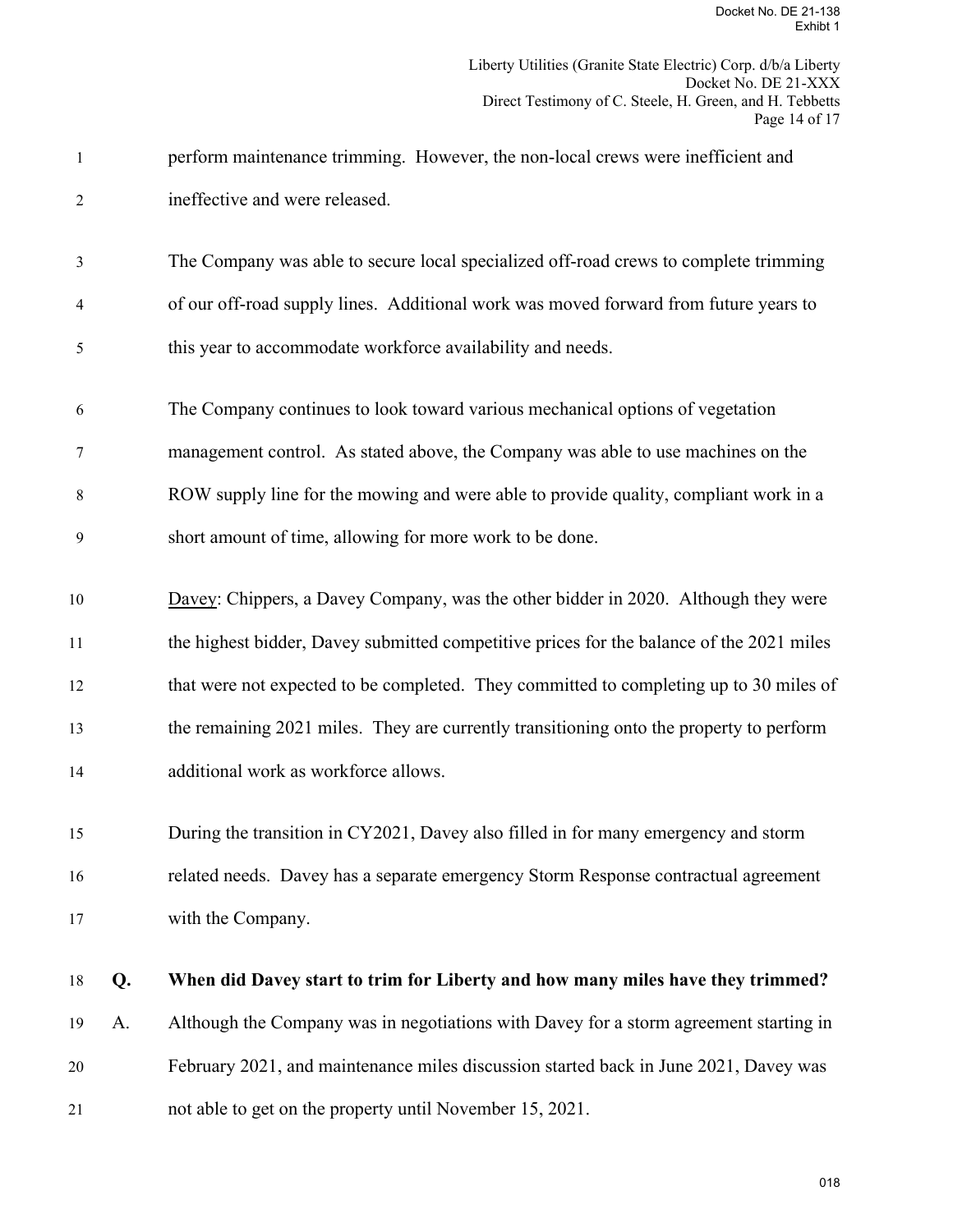Liberty Utilities (Granite State Electric) Corp. d/b/a Liberty Docket No. DE 21-XXX Direct Testimony of C. Steele, H. Green, and H. Tebbetts Page 15 of 17

## 1 **VI. CY 2022 PLAN**

### 2 **Q. What is the Company proposing for costs in 2022 to achieve its trimming needs?**

3 A. The O&M costs for VMP activities in 2022 is shown in Appendix 1. As stated above, the 4 costs include accommodations for the loss of monetary contribution from Consolidated 5 Communications, the increased costs of workforce, the lack of workforce, the current 6 costs to perform the vegetation management work and meet a four-year cycle. For 7 calendar year 2022, Liberty identifies a cost of \$5,471,624 on O&M expenses related to 8 the activities (Appendix 1, column c, line 17) to continue with a four-year cycle and catch 9 up on 2020 and 2021 deferred miles for a total of 276 miles. However, the Company is 10 committed to spending a total of \$3,069,639, of which \$2,420,000 will come from rates 11 and the additional \$649,639 will come from earnings and expects to take the increased 12 costs and funding issue up during its next rate case. This will allow the Company to 13 complete 162 miles of trimming in 2022. Docket No. DE 21-138<br>
Exhibt 1<br>
Corp. d/b/a Liberty<br>
cet No. DE 21-XXX<br>
cen, and H. Tebbetts<br>
Page 15 of 17<br> **ning needs?**<br>
stated above, the<br>
Consolidated<br>
, the current<br>
ycle. For<br>
mess related to<br>
r cycle and catch<br>
ne

#### 14 **Q. Please provide the cost per mile.**

15 A. The approximate cost per mile for 2022 is \$15,370 (\$5,471,624 / 356) because of the 16 economies of scale when trimming 356 miles versus 153. However, given the approved 17 allotment of funds in the Settlement Agreement, the Company is only able to recover for 18 approximately 153 miles which increases the per mile cost because those economies of 19 scale are not possible.

### 20 **Q. Did the Company have other matters for 2022?**

21 A. Yes. The Company has also included the following items in Appendix 1: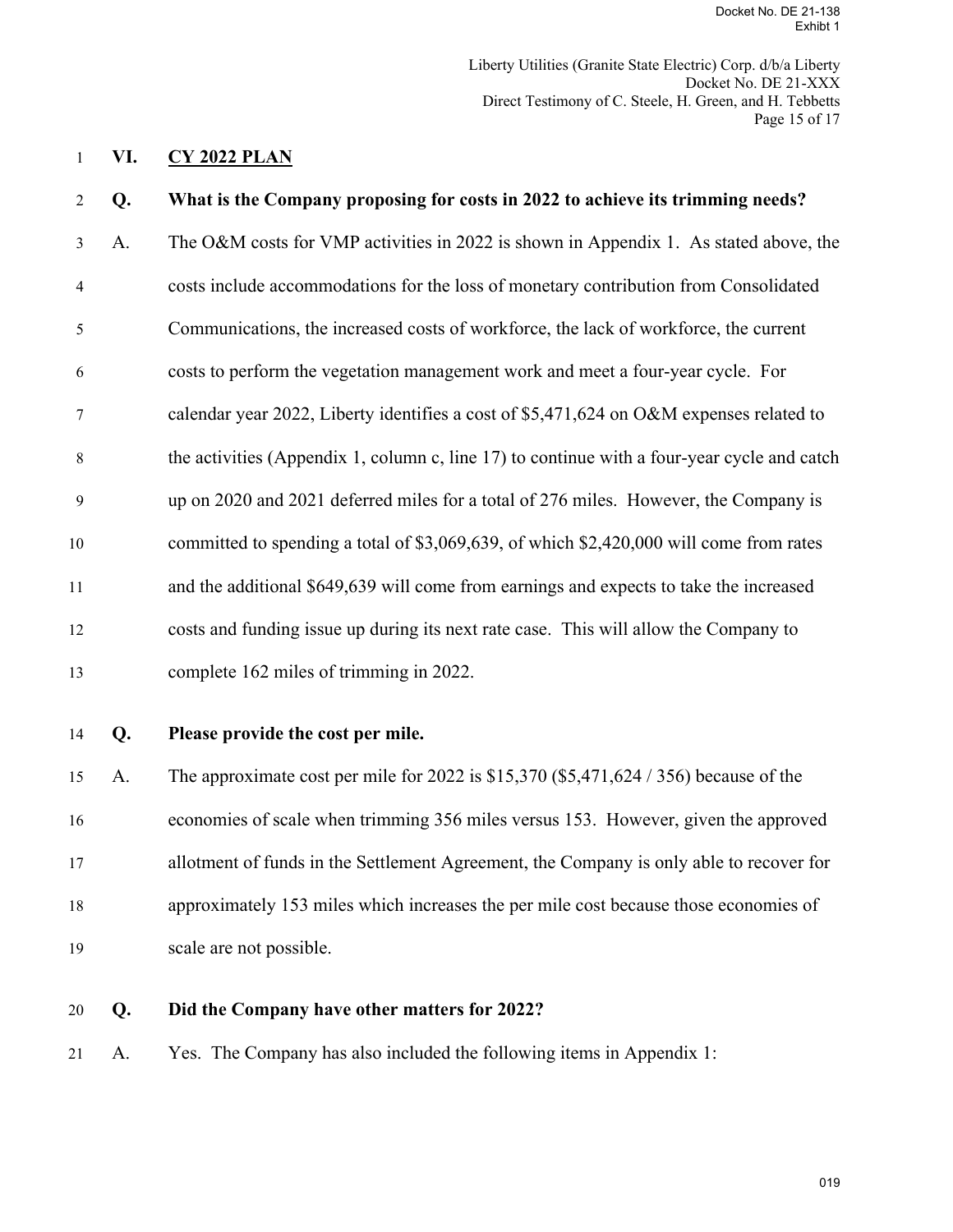|                |      | Docket No. DE 21-138<br>Exhibt 1                                                                |
|----------------|------|-------------------------------------------------------------------------------------------------|
|                |      | Liberty Utilities (Granite State Electric) Corp. d/b/a Liberty<br>Docket No. DE 21-XXX          |
|                |      | Direct Testimony of C. Steele, H. Green, and H. Tebbetts<br>Page 16 of 17                       |
| 1              |      | Spot tree trimming/removals: \$15,000, single trees found that may need removal or              |
| $\overline{c}$ |      | trimming outside of planned cycle trimming;                                                     |
| 3              |      | Herbicide treatment: \$69,210, most of the supply lines have been mowed so the<br>$\bullet$     |
| 4              |      | Company is treating these sub-transmission areas with herbicide for efficient                   |
| 5              |      | maintenance of the corridor;                                                                    |
| 6              |      | Pollinator program: \$5,000, planting vegetation that does not conflict with<br>$\bullet$       |
| 7              |      | conductors whereby pollinators such as butterflies and bees pollinate low-growing               |
| 8              |      | flowering plants so other types of vegetation is unable to grow in the area;                    |
| 9              |      | Biodiversity: \$19,840 participate in the biodiversity identification program that<br>$\bullet$ |
| 10             |      | other Liberty regions are also participating;                                                   |
| 11             |      | The Company has also included the following item in line 7 of Appendix 1, Planned               |
| 12             |      | Cycle Trimming:                                                                                 |
| 13             |      | Ai-Dash: The company has entered into a Pilot program to investigate the value of               |
| 14             |      | Satellite imagery and artificial intelligence to assist in identifying condition of the         |
| 15             |      | system as it related to vegetation and consider Condition Based Management                      |
| 16             |      | viability. The total cost is \$15,000.                                                          |
| 17             | VII. | <b>CONCLUSION</b>                                                                               |
| 18             | Q.   | Please provide a summary of your testimony.                                                     |
| 19             | A.   | Liberty requests that a budget be agreed upon as presented at \$3,069,639. Liberty              |
| 20             |      | believes that implementation of the vegetation management programs described here,              |
| 21             |      | particularly including funding at the level exceeding the existing O&M budget, is               |
|                |      |                                                                                                 |
|                |      | 020                                                                                             |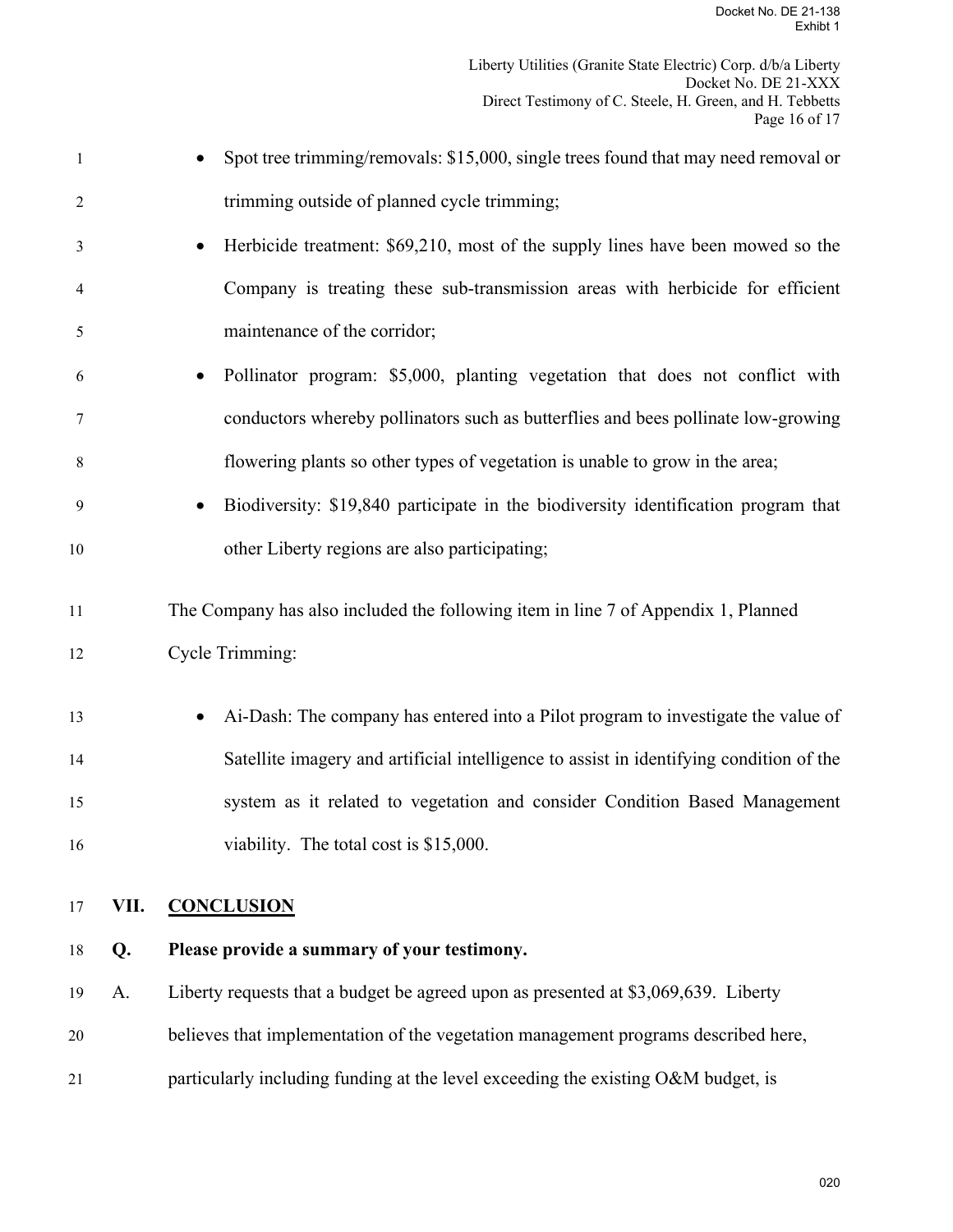|                |    | Docket No. DE 21-138<br>Exhibt 1                                                                                                                                    |
|----------------|----|---------------------------------------------------------------------------------------------------------------------------------------------------------------------|
|                |    | Liberty Utilities (Granite State Electric) Corp. d/b/a Liberty<br>Docket No. DE 21-XXX<br>Direct Testimony of C. Steele, H. Green, and H. Tebbetts<br>Page 17 of 17 |
| $\mathbf{1}$   |    | necessary to ensure that Liberty remains on its current path targeted to maintaining and                                                                            |
| $\overline{c}$ |    | continually improving reliability performance, perform industry best practices, and                                                                                 |
| 3              |    | compliance with Puc 307.10. These programs have contributed to actual performance                                                                                   |
| $\overline{4}$ |    | improvements seen in recent years, and Liberty is committed to sustaining that                                                                                      |
| 5              |    | improvement. Liberty's full program costs should be recognized by the Commission as                                                                                 |
| 6              |    | recoverable in future discussions.                                                                                                                                  |
| $\tau$         | Q. | Does this conclude your testimony?                                                                                                                                  |
| 8              | A. | Yes.                                                                                                                                                                |
|                |    |                                                                                                                                                                     |
|                |    |                                                                                                                                                                     |
|                |    |                                                                                                                                                                     |
|                |    |                                                                                                                                                                     |
|                |    |                                                                                                                                                                     |
|                |    |                                                                                                                                                                     |
|                |    |                                                                                                                                                                     |
|                |    |                                                                                                                                                                     |
|                |    |                                                                                                                                                                     |
|                |    |                                                                                                                                                                     |
|                |    |                                                                                                                                                                     |
|                |    |                                                                                                                                                                     |
|                |    |                                                                                                                                                                     |
|                |    |                                                                                                                                                                     |
|                |    |                                                                                                                                                                     |
|                |    |                                                                                                                                                                     |
|                |    | 021                                                                                                                                                                 |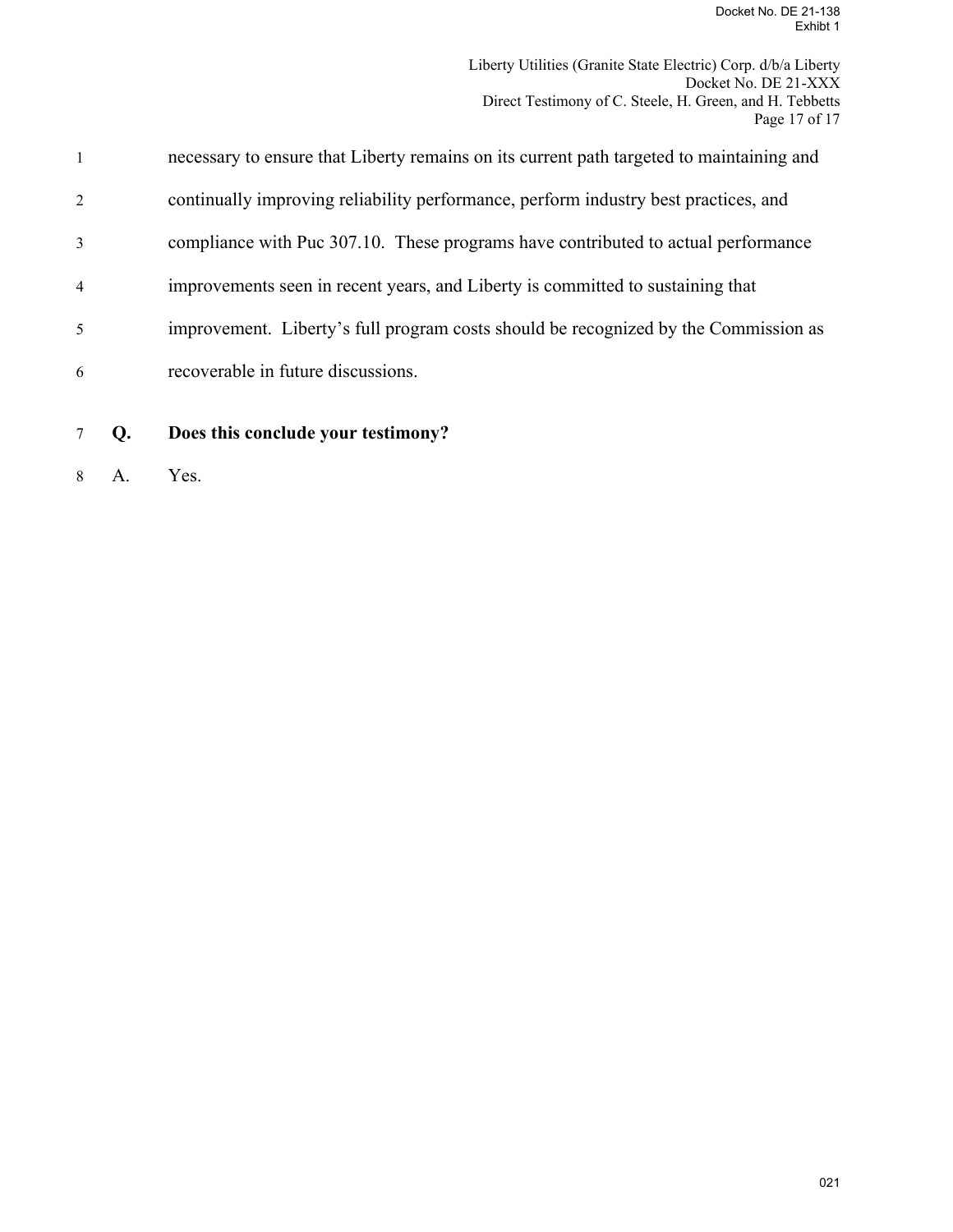# THIS PAGE LEFT BLANK INTENTIONALLY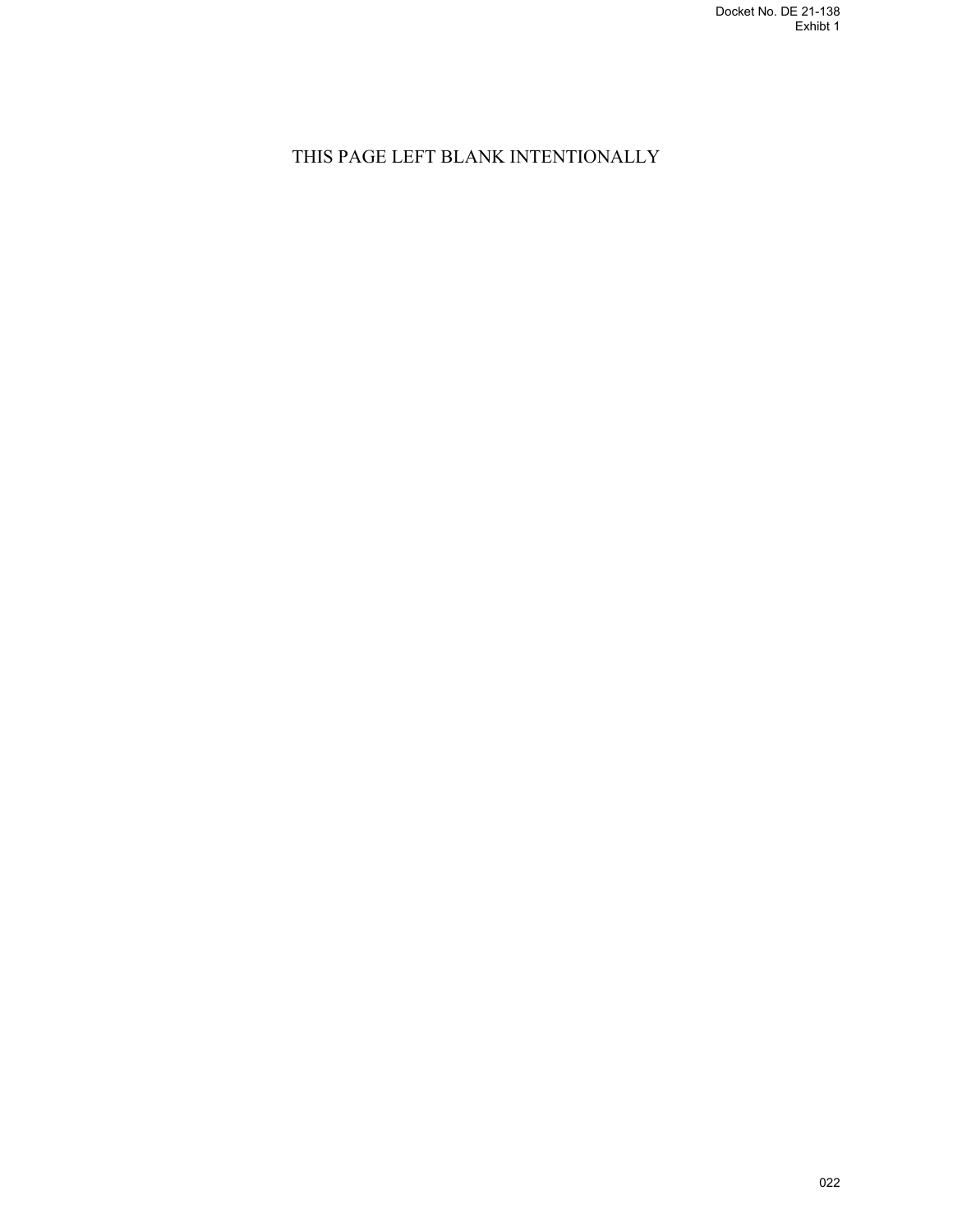# **Appendix 1 - O&M Expenses**

| <b>CY 2022</b><br><b>CY 2022</b><br><b>Fully Funded</b><br>Proposed<br>Line<br>Expenses<br>Expenses<br><b>Deferred Miles</b><br>$\mathbf{1}$<br>203<br><b>Planned Miles</b><br>$\overline{2}$<br>356<br>153<br>3<br><b>VMP O&amp;M</b><br>\$<br>\$<br>432,400<br>350,750<br>Work Planners for Veg Plan<br>4<br>\$<br>31,000<br>$\boldsymbol{\dot{\varsigma}}$<br><b>Spot Tree Trimming</b><br>40,000<br>5<br>\$<br>\$<br>Trouble and Restoration Maintenance<br>40,000<br>60,000<br>6<br>\$<br>3,475,894<br>\$1,665,839<br><b>Planned Cycle Trimming</b><br>7 |
|---------------------------------------------------------------------------------------------------------------------------------------------------------------------------------------------------------------------------------------------------------------------------------------------------------------------------------------------------------------------------------------------------------------------------------------------------------------------------------------------------------------------------------------------------------------|
|                                                                                                                                                                                                                                                                                                                                                                                                                                                                                                                                                               |
|                                                                                                                                                                                                                                                                                                                                                                                                                                                                                                                                                               |
|                                                                                                                                                                                                                                                                                                                                                                                                                                                                                                                                                               |
|                                                                                                                                                                                                                                                                                                                                                                                                                                                                                                                                                               |
|                                                                                                                                                                                                                                                                                                                                                                                                                                                                                                                                                               |
|                                                                                                                                                                                                                                                                                                                                                                                                                                                                                                                                                               |
|                                                                                                                                                                                                                                                                                                                                                                                                                                                                                                                                                               |
|                                                                                                                                                                                                                                                                                                                                                                                                                                                                                                                                                               |
|                                                                                                                                                                                                                                                                                                                                                                                                                                                                                                                                                               |
|                                                                                                                                                                                                                                                                                                                                                                                                                                                                                                                                                               |
| \$<br>507,840<br>\$<br>299,000<br>Police Detail Expenses - Cycle Trimming & Other<br>8                                                                                                                                                                                                                                                                                                                                                                                                                                                                        |
| \$<br>\$<br><b>Hazard Tree Removal</b><br>811,440<br>452,000<br>9                                                                                                                                                                                                                                                                                                                                                                                                                                                                                             |
| \$<br>33,000<br>\$<br>62,000<br>10<br>Interim Trimming                                                                                                                                                                                                                                                                                                                                                                                                                                                                                                        |
| \$<br>11,000<br>$\boldsymbol{\zeta}$<br>11,000<br><b>Tree Planting</b><br>11                                                                                                                                                                                                                                                                                                                                                                                                                                                                                  |
| \$<br>109,050<br>\$<br>109,050<br>Sub-Transmission Right of Way Clearing<br>12                                                                                                                                                                                                                                                                                                                                                                                                                                                                                |
| \$<br>\$<br>13<br>Sub-Transmission Right of Way Sideline                                                                                                                                                                                                                                                                                                                                                                                                                                                                                                      |
| \$<br>\$<br>20,000<br>20,000<br>Make Safe Removals<br>14                                                                                                                                                                                                                                                                                                                                                                                                                                                                                                      |
| \$<br>5,471,624<br>\$<br>3,069,639<br>15<br>Total VMP O&M Expenses                                                                                                                                                                                                                                                                                                                                                                                                                                                                                            |
| \$<br>\$<br>Less: Reimbursements from Consolidated<br>16                                                                                                                                                                                                                                                                                                                                                                                                                                                                                                      |
| $5,471,624$ $5,3,069,639$<br>VMP O&M Expenses Net of Consolidated Credits<br>17                                                                                                                                                                                                                                                                                                                                                                                                                                                                               |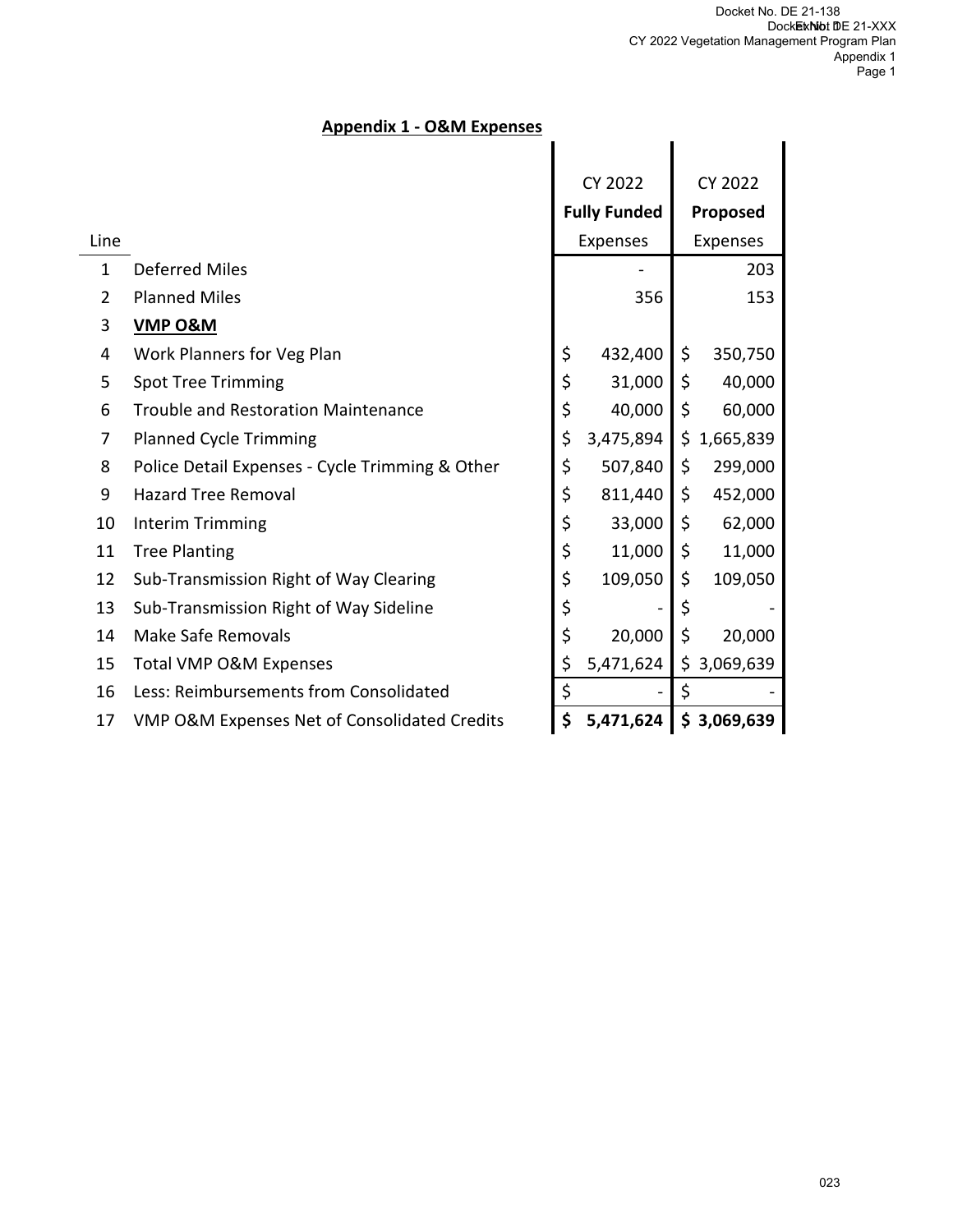# **Appendix 2 - O&M Expenses CY 2022 Vegetation Management Activities**

l,

| <b>Activities</b>                            | Reference                          |
|----------------------------------------------|------------------------------------|
| <b>Spot Tree Trimming</b>                    | See Appendix 3 for definitions     |
| <b>Trouble and Restoration Maintenance</b>   | See Appendix 3 for definitions     |
| <b>Planned Cycle Trimming</b>                | See Appendix 3 for definitions     |
| <b>Cycle Trimming Police Detail Expenses</b> | See Appendix 3 for definitions     |
| <b>Hazard Tree Removal</b>                   | See Appendix 3 for definitions     |
| <b>Enhanced Hazard Tree Removal</b>          | See Appendix 3 for definitions     |
| <b>Interim Trimming</b>                      | See Appendix 3 for definitions     |
| <b>Tree Planting</b>                         | See Appendix 3 for definitions     |
| Subtransmision Right of Way Clearing         | See Appendix 3 for definitions     |
| <b>Substation</b>                            | <b>OH Miles - Distribution</b>     |
| Spicket River #13                            | 29.06                              |
| Spicket River #13                            | 16.29                              |
| Pelham #14                                   | 28.65                              |
| Villas Bridge #12                            | 55.22                              |
| Mount Support #16                            | 3.72                               |
| Lebanon #1                                   | 20.00                              |
|                                              | 152.93                             |
| <b>Sub transmission</b>                      | <b>OH Miles - Sub transmission</b> |
| None                                         | 0 Miles/Acres                      |
|                                              |                                    |
|                                              |                                    |
|                                              |                                    |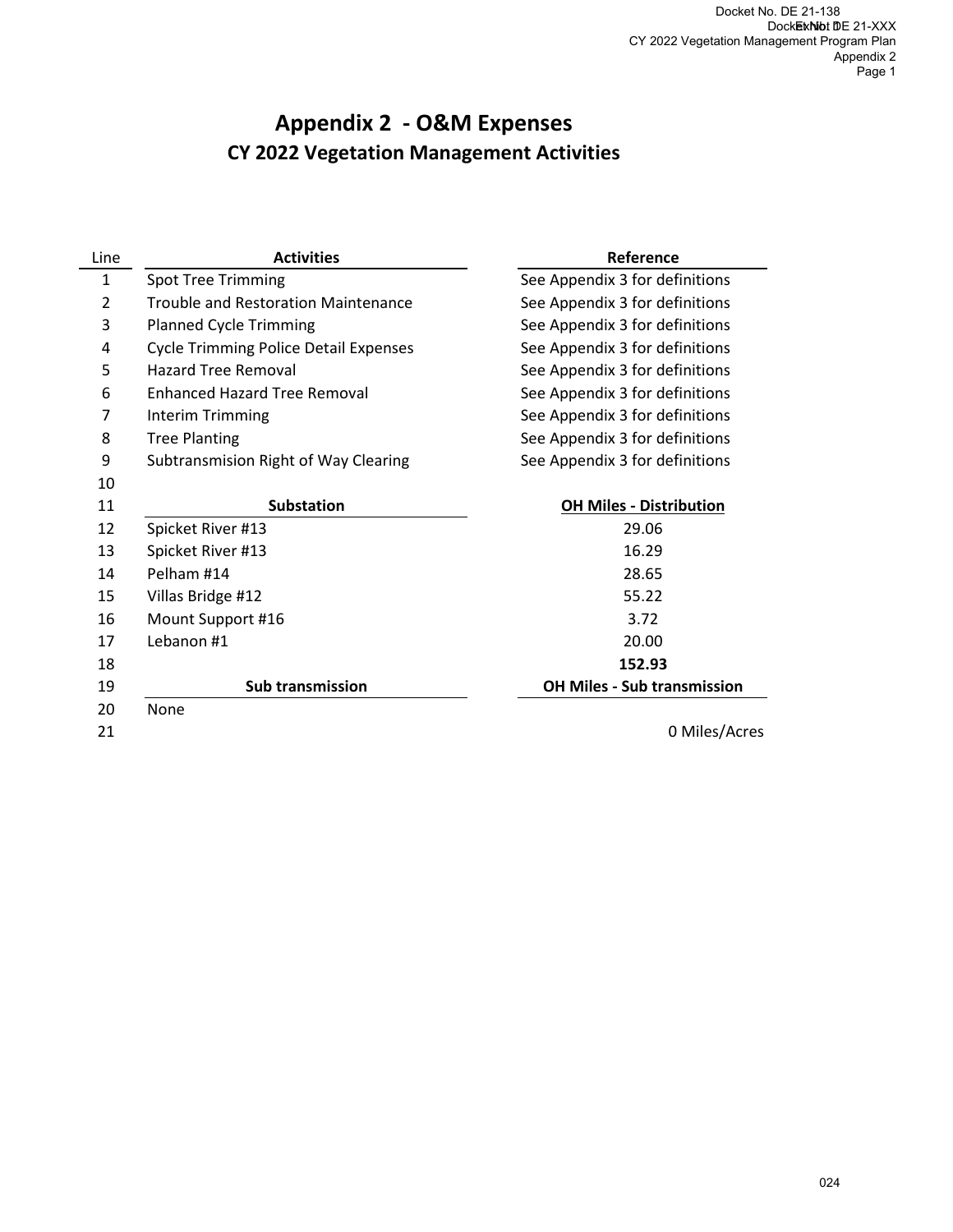## **Granite State Electric Company**

## **Reliability Enhancement Program and Vegetation Management Program**

## **Docket No. DE 13-063**

### I. **REP and VMP Commitment**

Beginning April 1, 2014 and until the conclusion of the Company's next distribution rate case, the Company will continue its Reliability Enhancement Program ("REP") and a Vegetation Management Program ("VMP") (collectively, the "Program"), as set forth below.

### II. **Definitions of REP and VMP Activities**

- a. Activities included in the REP are the following:
	- i. Spacer Cable Expansion/Bare Conductor Replacement
	- ii. Single Phase Recloser Replacement/Expansion
	- iii. Trip Saver Applications

### b. **Activities and expenses included in the VMP are set forth below**:

- i. Spot Tree Trimming;
- ii. Trouble & Restoration Maintenance;
- iii. Planned Cycle Trimming;
- iv. Cycle Trimming Police Details Expenses;
- v. Hazard Tree Removal;
- vi. Interim Trimming;
- vii. Tree Planting;
- viii. Subtransmission Right of Way Clearing; and
	- ix. Other Police Detail Expenses.

## III. **REP and VMP for FY 2014 and Thereafter**

a. Beginning with November 15, 2014, the Company will provide its REP and VMP plan (the "Plan") to Staff for the following calendar year for Staff s review. The Company will meet with Staff in technical sessions to discuss the Plan, obtain comments, and answer any questions regarding the plan to be implemented for the subsequent calendar year. After review by Staff, the Company will take all reasonable steps it deems appropriate to carry out and implement the Plan, taking into account the comments of Staff. Review by Staff of the Plan does not relieve the Company of its obligation to operate its business and maintain safe, reliable service through expenditures and other capital investments in the ordinary course of business that are not set forth in the Plan, nor does it bind Staff to a particular position regarding the adequacy and/or effectiveness of the Plan. Docket No. DE 21-138<br>Dock**et No.** DE 21-138<br>Dock**et No. De 21-138**<br>Dock**et No. De 21-138**<br>Docket No. De 21-138<br>Provided Proper<br>Proper Consequent Proper<br>Ordinary Course<br>In the Plan, taking<br>Idoes not relieve<br>ordinary course<br>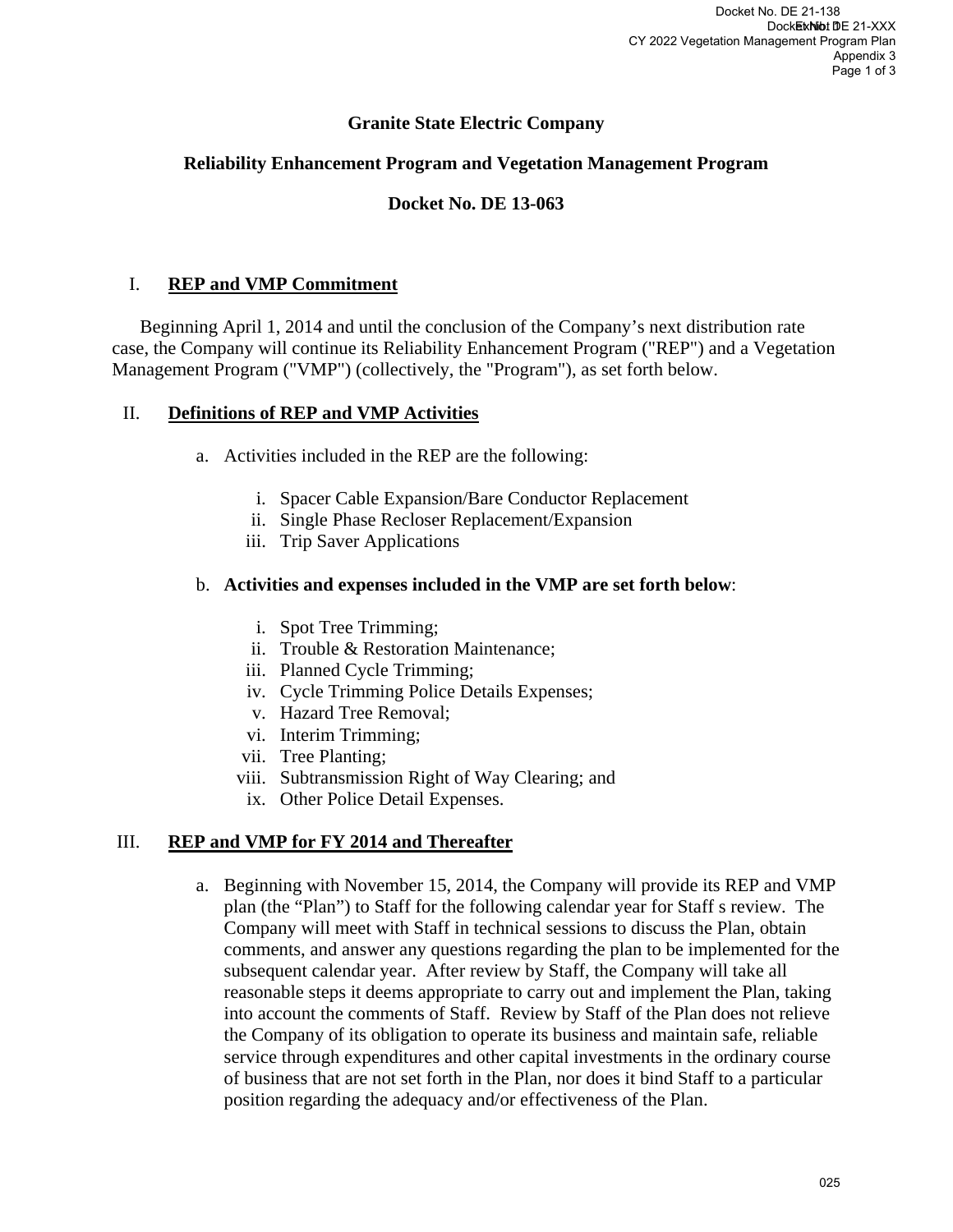b. The Plan shall provide a description of the activities along with targeted expenditures and investments of the proposed Plan to be implemented during the following calendar year. The Plan will itemize the proposed activities by general category and provide budgets for both operation and maintenance ("O&M") expenses and capital investments expected from implementation of the Plan. The O&M budget will be \$1,360,000 (the "Base Plan O&M") for the calendar year ("Base Plan O&M Budget"). The Company may also provide for consideration an alternative Plan with O&M budgets that exceed the O&M Base Amount for the calendar year. The Company will reconcile actual expenditures and investments with the Base Plan O&M amount of \$1,360,000 and shall be subject to the REP/VMP Adjustment Provision, as set forth in Section IV below. All of the combined expenses will be counted against the Base Plan O&M amount, along with any REP-related O&M that does not relate to a VMP category. Docket No. DE 21-138<br>Docket No. DE 21-138<br>Docket No. DE 21-138<br>Docket No. DE 21-138<br>The Docket Note Discussion<br>Management Program<br>The divideor Discussion<br>of the Plan. The<br>calendar year<br>consideration<br>2. Amount for the mount

## IV. **REP/VMP Adjustment Provision**

- a. During each calendar year, the Company shall track all O&M expenses incurred in implementing the components of the REP and VMP Plan. By March 15 of each year, the Company will make a reconciliation filing with the Commission. To the extent that the Company, in implementing the Plan, incurs expenses in an amount less than the Base Plan O&M amount, the difference between the Base Plan O&M amount and the amount of expenses actually incurred shall be refunded to customers or credited to customers for future REP/VMP program O&M expenditures, as the Commission determines is appropriate, with interest accruing at the customer deposit rate.
- b. To the extent the Plan submitted for review prior to the calendar year includes a budget higher than the Base Plan O&M Budget and the Company incurs expenses over the Base Plan O&M amount (consistent with the alternative budget reviewed by Staff), the incremental expense above the Base Plan O&M amount shall be included in rates, subject to Commission approval, through a uniform adjustment factor on a per kilowatt-hour basis and recovered over a twelve month period, commencing for usage on and after May 1, with interest accruing at the customer deposit rate. Any over or under-recoveries at the end of the twelve month period shall be taken into account in the next REP/VMP Adjustment Provision reconciliation period.

### V. **REP Capital Investment Allowance**

The REP capital investment target shall be \$1 million annually. The Company shall track all capital investments made in accordance with the REP for each calendar year. At the same time that the Company makes its reconciliation filing for the REP/VMP Adjustment reconciliation, Granite State shall file a report detailing the actual amount of capital investments made in accordance with implementing the REP during the prior calendar year. The report shall include a calculation of the revenue requirement for adding these additional capital investments into rate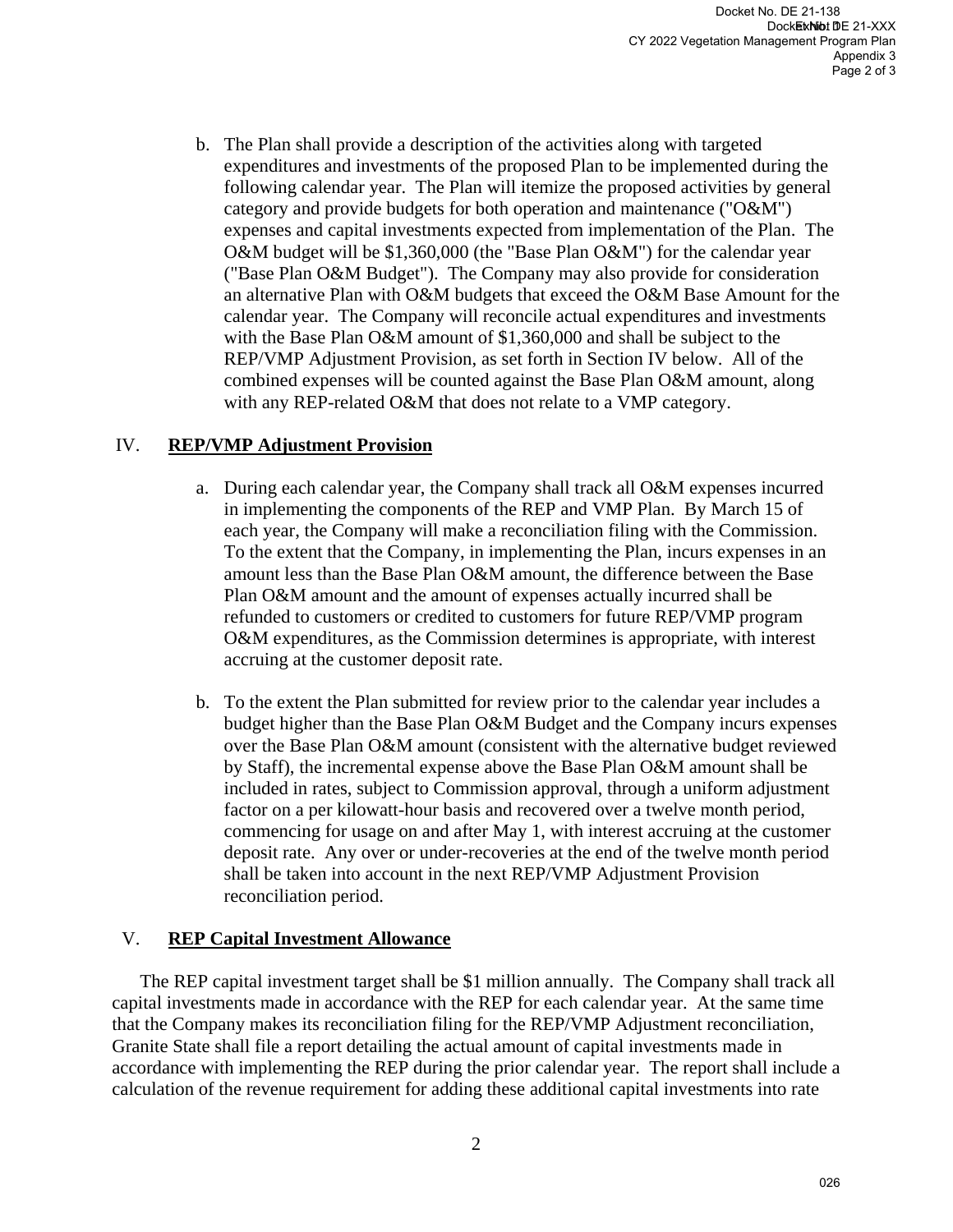base, using the Company's current Commission approved capital structure and debt and equity. Provided that the investments were made in accordance with the REP, the Company will be allowed, subject to Commission approval, a permanent increase in its base distribution rates to recover the annual revenue requirement for those investments. This permanent REP Capital Investment Allowance will take effect for usage on and after May 1, at the same time as any REP/VMP Adjustments are implemented for the preceding calendar year as discussed in Section IV above.

## VI. **Procedure for Adjusting Base Distribution Rates for the REP Capital Investment Allowance**

Base distribution rates shall be increased by the ratio of: (i) the incremental revenue requirement associated with the REP capital investment; and (ii) forecasted base distribution revenue for the prospective year.

## VII. **Annual Report, Plan Deviations, and SAIDI/SAIFI Results**

- a. At the same time the Company makes its reconciliation and rate adjustment filing (by March 15 of each year), the Company will file an annual report on the prior calendar year's activities. In implementing the Plans, the circumstances encountered during the year may require reasonable deviations from the original Plans reviewed by Staff. In such cases, the Company would include an explanation of any deviations in the report. For cost recovery purposes, the Company has the burden to show that any deviations were due to circumstances out of its reasonable control or, if within its control, were reasonable and prudent. Included in the annual report, the Company will report its SAIDI and SAIFI results for the prior calendar year. Docket No. DE 21-138<br>Docket No. DE 21-138<br>Docket Note<br>Docket Note<br>Docket Note<br>Docket<br>Note<br>Proper Consequent<br>Proper<br>Subset and equity.<br>Apple Docket No.<br>Apple Docket Note<br>of Reproduce<br>time as any<br>used in Section<br>**1 Investmen**
- b. The Company shall also report SAIDI/SAIFI results:
	- i. Inclusive of all events identified in items ii, iv and v below;
	- ii. Using the criteria for major storm exclusions set forth by the Commission and IEEE Standard 1366.
	- iii. On a rolling five-year average for each metric in order to minimize the impact of uncontrollable factors;
	- iv. Excluding the effect on performance by supply assets owned by others given the potential impact of transmission on the Company's reliability performance;
	- v. Excluding planned and notified outages from its calculation of SAIDI and SAIFI, and;
	- vi. Consistent with the Puc 300 rules.
- c. The Commission's definition of a major storm qualifying for exclusion from SAIDI and SAIFI reporting is 30 concurrent troubles and 15% of customers interrupted, or 45 concurrent troubles. (Troubles are defined as interruption events occurring on either primary or secondary lines).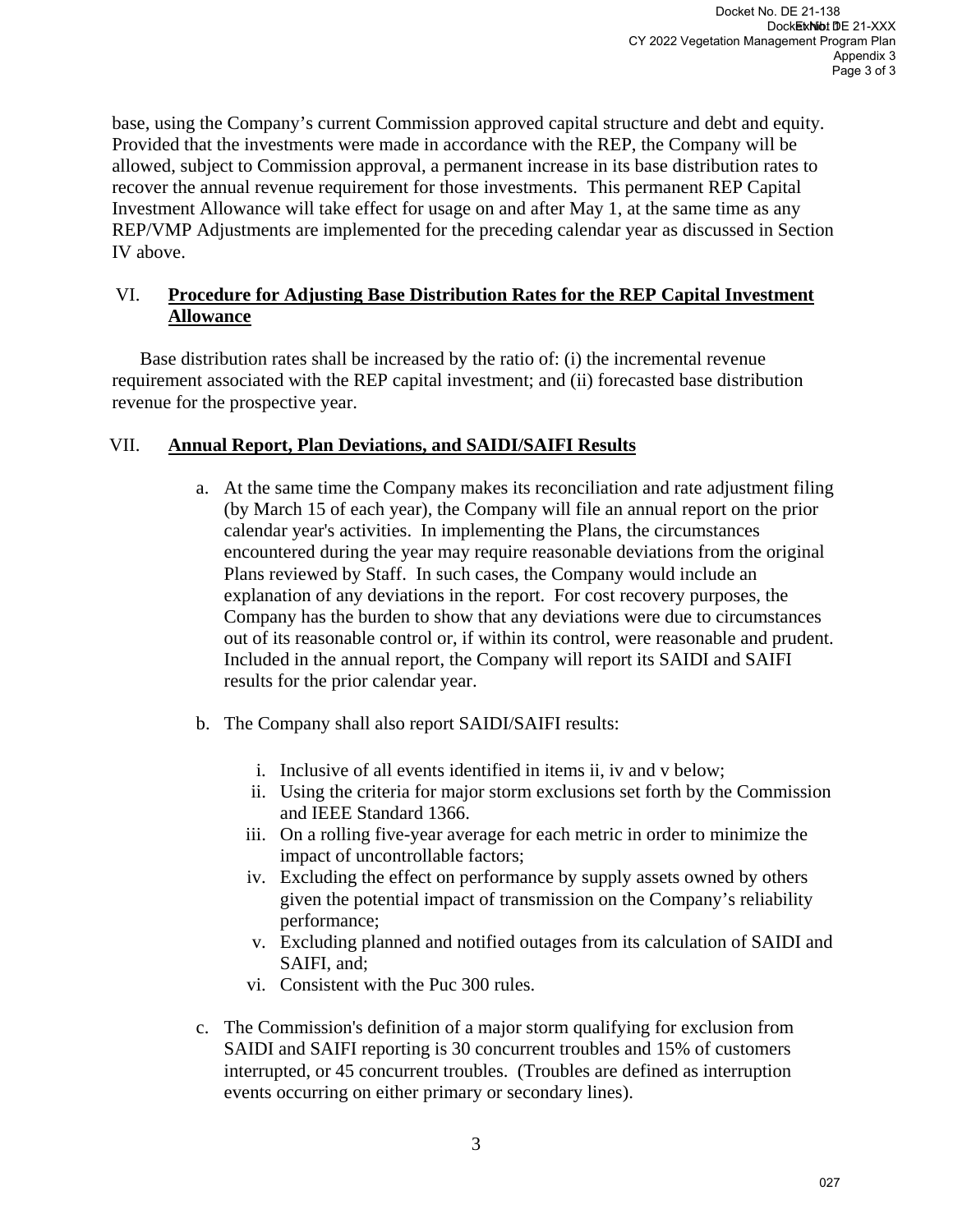# **Definitions**

**Augmented Tree-Trimming and Clearing:** This program involves the removal of hazard trees and limbs beyond what is normally included in tree trimming to reduce the risk of interruptions on the overhead distribution system. In addition to removing dead, dying, and damaged limbs from above the conductor, we also increase overhead clearances to fifteen feet where practical. This additional work is integrated into routine scheduled trimming program to create a more aggressive approach to removing tree hazards and overhang. Docket No. DE 21-138<br>Docket No. DE 21-138<br>Docket Nine 19<br>Mocket Nine 19<br>Mocket Nine 19<br>Mocket Nine 19<br>Proper Straight Proper<br>Altion Management Proper<br>Altion Management Proper<br>Altion and the practical.<br>astomer.<br>Respect on t

## **Spot Tree Trimming: (Unplanned Work)**

This captures all charges for field follow up, review and execution of corrective action required, if any, to mitigate vegetation management concerns requested or reported by a customer.

## **Trouble and Restoration Maintenance: (Unplanned Work)**

This captures all charges for response and corrective action to mitigate isolated tree related trouble, overhead line requests to mitigate tree related trouble and storm responses not covered by a storm specific charge number.

## **Planned Cycle Trimming:**

This captures all charges for annual fiscal year planned cycle pruning activities but does not include police detail expenses.

# **Cycle Trimming Police Detail Expenses:**

This captures all charges for police detail expenses associated with annual planned cycle trim and tree removals.

# **Tree Hazard Removal:**

This captures all charges for removal of dead, dying and/or structurally weak trees, limbs and leads.

**Enhanced Hazard Tree Removal – EHTM:** captures all charges for the hazard tree removal program directed at improving reliability of on and off cycle poor performing circuits based on removing dead, dying and/or structurally weak trees, limbs and leads on the three phase portions of those targeted circuits using a Customer Served approach beyond each major reliability device point including the lockout section or station breaker to the first reliability device.

# **Interim Trimming: (Unplanned work)**

This captures all charges for mitigation of tree conditions that threaten reliability of one or more sections of primary conductor on a circuit or circuits not contained in the current fiscal year's annual plan of work.

# **Tree Planting:**

This captures all charges for tree replacements in exchange for tree removals of full clearance, tree replacement to remediate property owner complaints, trees planted for Arbor Day events.